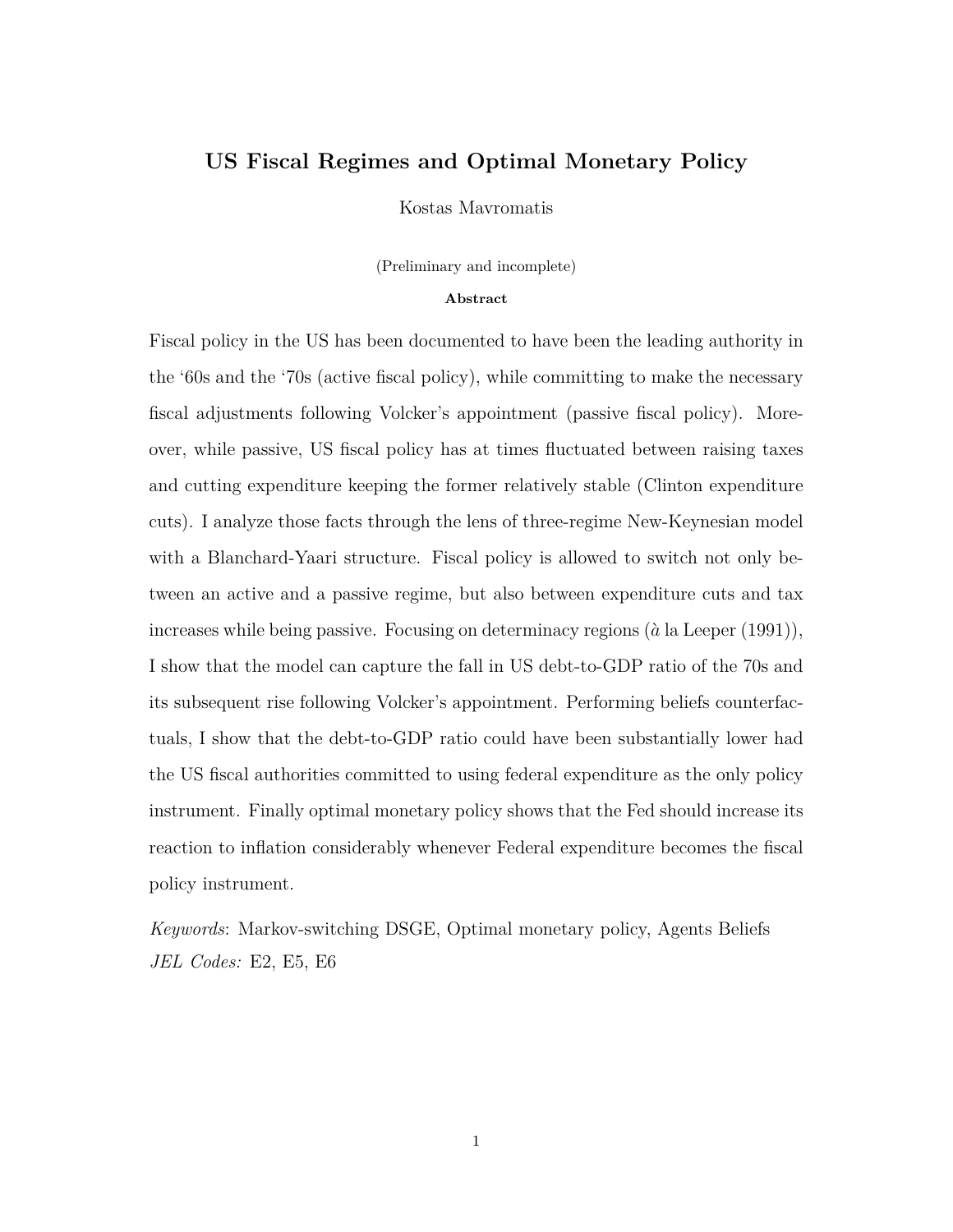# **1 Introduction**

Fiscal policy regime switches in DSGE models have attracted much research over the last years ([8], [4], [**?**], [3]). The main focus in this literature, so far, is on the resulting equilibria following different monetary and fiscal policy regime mixes and on the different effects of shocks depending on the regime of each policy. There is not much evidence, though, as regards whether and how should monetary policy react to time varying fiscal regimes. This paper addresses those two questions.

In the literature on Markov-switching DSGE (MS-DSGE) models analyzing the monetary and fiscal policy mix, the focus is on two regimes. In the first, monetary policy satisfies the Taylor principle and fiscal policy is committed to keep debt on a stable path. In the second, the fiscal authority does not necessarily respond to fluctuations in the debt-to-GDP ratio, while monetary policy does not satisfy the Taylor principle. In the terminology of [**?**] these two regimes correspond to Active Monetary/Passive Fiscal (AM/PF) and Passive Monetary/Active Fiscal (PM/AF).

The evolution of the debt-to-GDP ratio in the US, along with that of inflation and the real federal funds rate, shows that the US economy has been switching between a PM/AF and an AM/PF since the late '50s. In particular, the debt-to-GDP ratio declined smoothly from that period until the late '70s. During the same period US inflation was very persistent and volatile, while real interest rates were fluctuating at a low level. This period corresponds to the PM/AF, as has been widely documented in the literature  $([3, 8, 4])$ . As the economy is hit by inflationary fiscal shocks (either tax cuts or increased in Federal expenditure) the fiscal authority does not commit to a policy in order to stabilize debt. As a result, the monetary authority has to accommodate the increase in inflation (i.e. Taylor principle is violated), leaving the real interest rate to fall, which, in turn, implies higher growth rates. The increase in the latter, along with the fall in the real interest rate determine a fall in the debt-to-GDP ratio. On the other hand, the US debt-to-GDP ratio started rising since the early '80s following Volcker's appointment. At the same time, inflation experienced a sharp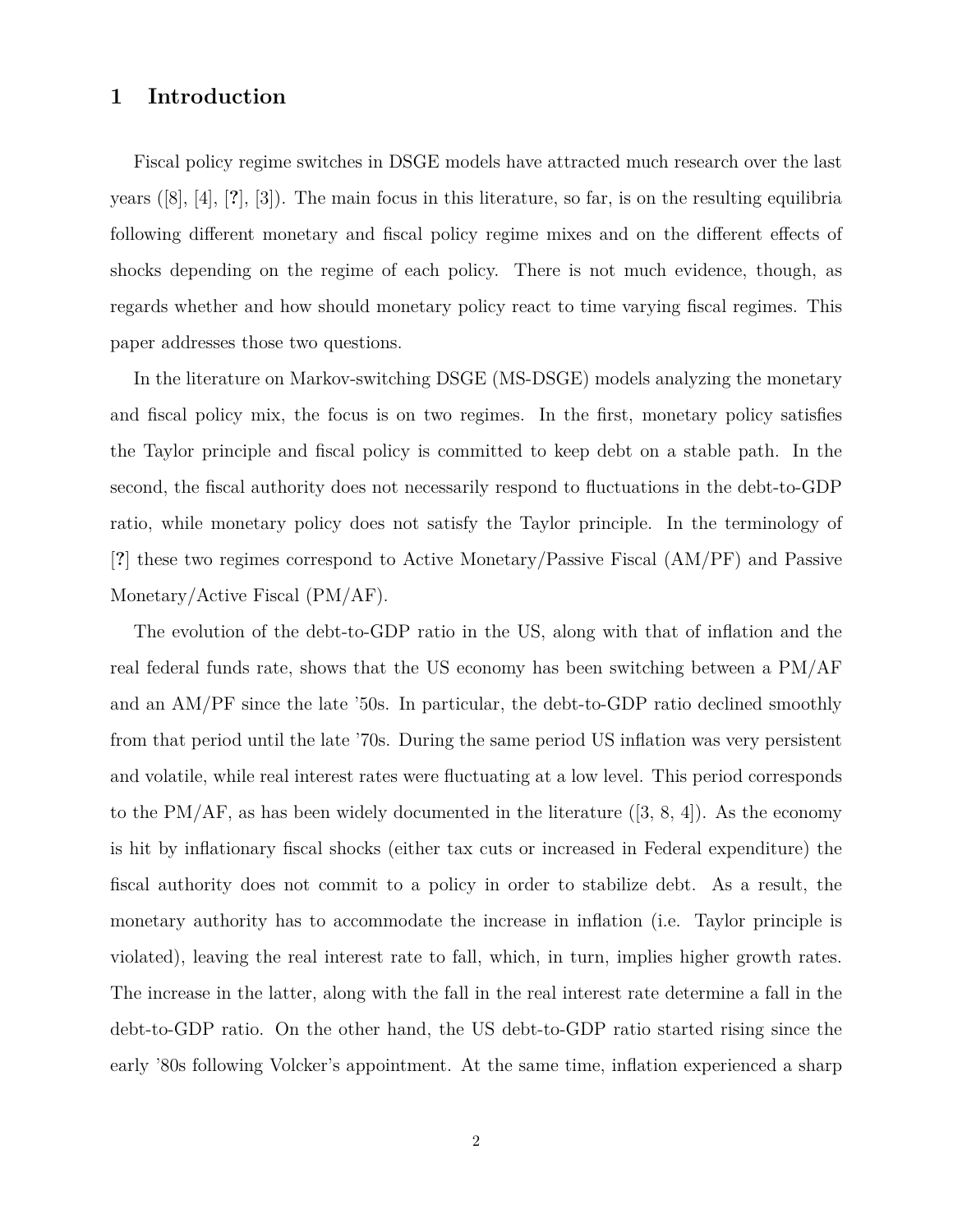drop accompanied with high real interest rates and a deep recession. This period corresponds to an AM/PF regime. In this regime, the central bank is aggressive to inflation fluctuations, while the fiscal authority is committed to make the necessary fiscal adjustments in order to guarantee the stability of the debt-to-GDP ratio.

Typically, MS-DSGE models are used as *beliefs-counterfactuals* as in [2] in order to explore how would the economy have behaved had the agents been aware of possible regime shifts. A standard result is that the high US inflation volatility during the '70s could have been avoided if agents were confident about moving to the AM/PF regime. Although such an exercise is very interesting, particularly for the effects of beliefs on the macroeconomy, it shows the weakness of the current MS-DSGE models to capture the actual historical evolution of the economy. Were agents back in the 70s indeed naive, or they were less forward looking? It important to analyze what monetary policy should have been if the MS-DSGE model is indeed able to describe the historical behavior of inflation and output, rather than being used as a counterfactual exercise. The analysis in the MS-DSGE literature so far, rests on the assumption that the private sector during the '70s has been naive about the shift to disinflation that was about to happen in the '80s. A question that arises is whether agents we indeed naive, or not? What if they knew about this possibility, but they have been impatient or they cared about the far future less? The weakness of the current MS-DSGE models to describe the actual behavior of the economy stems from two crucial assumptions. First, in the majority of those models, taxes are assumed to be non-distortionary. Second, agents are assumed to be infinitely lived. The model in this paper departs from the second assumption and generates debt-to-GDP and inflation dynamics that are much closer to the actual data than the ones underlined when agents are infinitely lived.

Given that the majority of the models used so far assumes lump-sum, instead of distortionary, taxes, one of the weaknesses, putting the model at odds with empirical evidence, is that fiscal shocks do not have an impact on inflation, while the impact on output is very small, as long as  $AM/PF$  regime lasts longer.<sup>1</sup> This result holds independently of the pol-

<sup>1</sup>This is a standard result in a fixed regime New-Keynesian model where the AM/PF regime lasts forever. [**?**] refers to the AM/PF regime as the Ricardian regime and to the PM/AF regime as the non-Ricardian. As shown in [3], this holds true in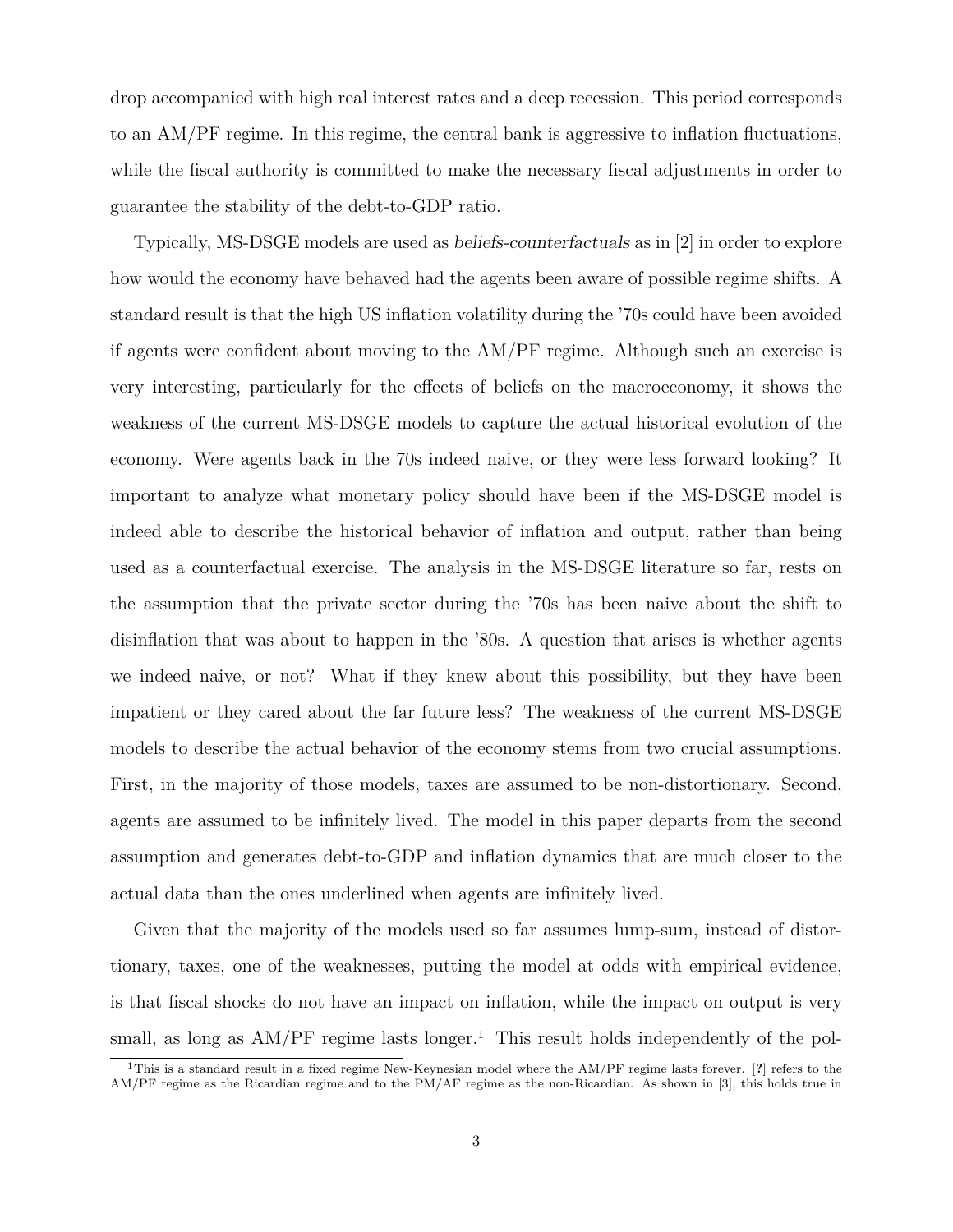icy mix (i.e. regime) in place, the reason being that agents are confident that even if the economy lies currently in the PM/AF regime, the necessary fiscal adjustments will eventually be made. An additional reason behind this result is the assumption of infinitely lived agents. This paper assumes a Blanchard-Yaari economy in which agents are no longer infinitely lived. Under this assumption, in a DSGE model where the AM/PF mix is the only regime, the Ricardian equivalence no longer holds. Further, in the MS-DSGE of this paper, this assumption implies that fiscal shocks will always affect inflation independently of which policy mix (regime) lasts longer or is in place. Consequently, the central bank needs to take into account the inflationary pressures of fiscal shocks, even though agents know that the AM/PF regime is the most frequent policy mix. Moreover, as shown, it has to take into account the regime of fiscal policy, as well.

The departure from the assumption of infinitely lived agents implies debt-to-GDP ratio and inflation dynamics that are much closer to the actual data. In fact, when agents are infinitely lived the debt-to-GDP ratio rises substantially relative to actual data, while inflation volatility falls. This is because agents are aware about either the shift to the AM/PF or that the economy will revert back to that regime even if it departs from it for a number of periods. This means that know that the central bank will shift to fighting inflation aggressively in the future and the fiscal authority will commit again to the necessary fiscal adjustments following fiscal imbalances. This makes inflation less volatile. But, at the same time, agents know that inflation will fluctuate at a considerably lower levels implying a higher debt-to-GDP ratio. On the other hand, when agents are not infinitely lived debt-to-GDP ratio is considerably lower and closer to the actual data, while inflation volatility rises. This is because agents discount future less. Even if they are aware of the shift to the AM/PF regime, this is not enough to drive inflation volatility down. Hence, even if the monetary and the fiscal authorities are likely to commit to lower inflation and to the fiscal adjustments, respectively, in the near future, agents are less patient and this leads to higher inflation rates and, thereby, a lower debt-to-GDP ratio. Consequently, fiscal shocks have real effects into the economy, implying

MS-DSGE model if and only if agents are not aware of regime changes.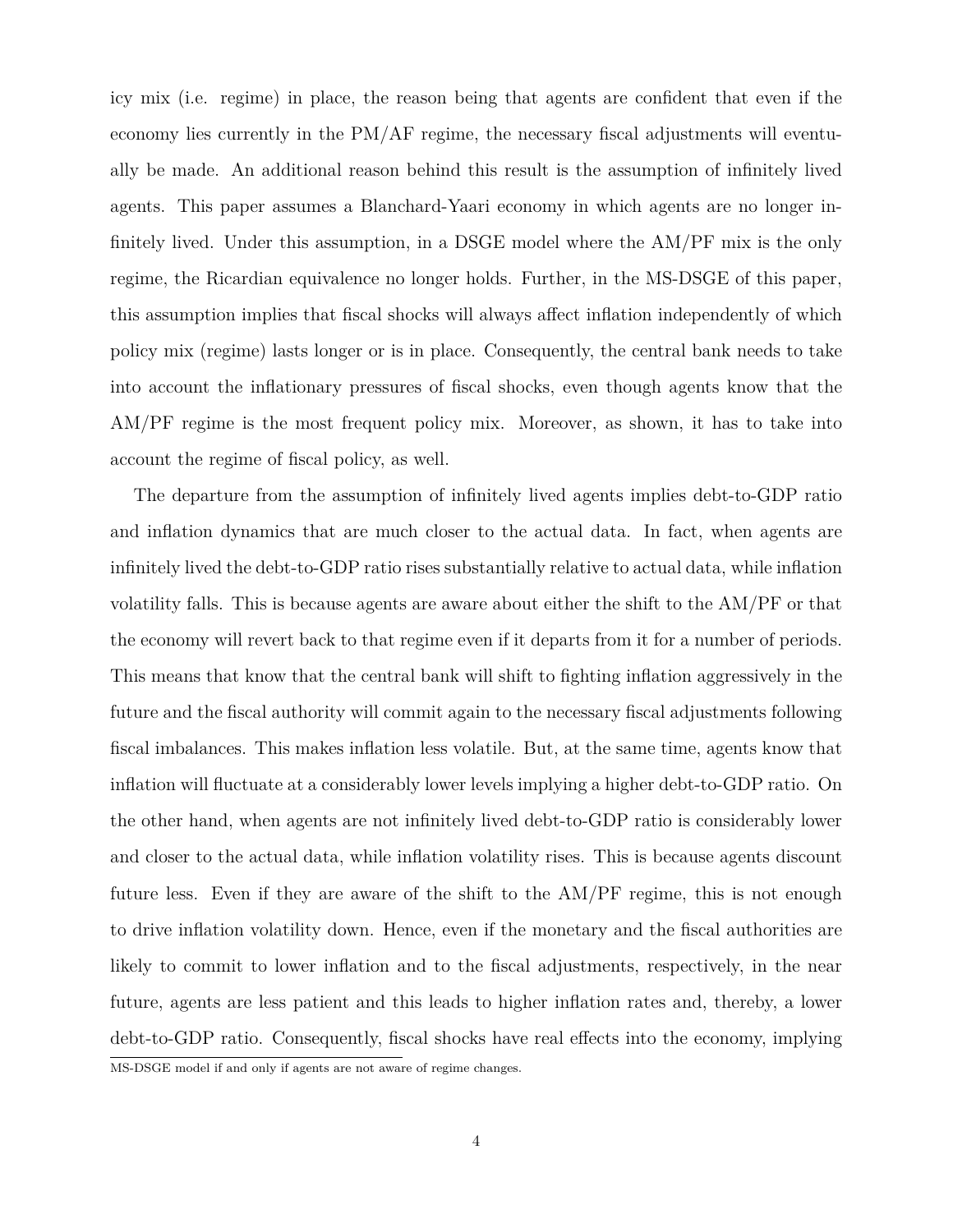inflationary pressures following tax cuts or increases in federal expenditures.

The optimal policy problem of the monetary authority under discretion is designed, conditional on the fiscal policy regime. For this reason, [16] algorithm is extended to account for regime shifts. Using the values for the structural parameters obtained from the estimation of a similar model for the US by [3], a simple optimal interest rate feedback rule for the Fed is also computed.

The first result from the optimal monetary policy problem is that the Fed should have reacted more aggressively to inflation fluctuations than it did historically, regardless of the fiscal regime. In particular, when fiscal policy is passive, the optimal interest rate rule implies a coefficient on inflation that is substantially higher than the estimated coefficient in [3]. Moreover, even though the optimal interest rate rule suggests deviation from the Taylor principle when fiscal policy is active, the optimal inflation coefficient is again higher than the estimated.

In a counterfactual exercise, the model is simulated under the optimal and the estimated interest rate rule. Under the optimal interest rate rule, the Fed would be able to control inflation better than it did. A substantially higher coefficient on inflation in the Volcker era would have allowed for better anchoring of inflation expectations independently of the fiscal regime. However, due to the presence of a cost-push, a trade off between inflation and output gap stabilization is introduced. This implies that under the optimal interest rate rule, the US output gap is more volatile than it was, historically. Judging, though, the performance of the optimal rule relative to the actual policy of the Fed through a welfare criterion as in [15], it is shown that under the former the US would have been better off in terms of steady state consumption.

The paper is organized as follows. In section 2, a closed economy model with Blanchard-Yaari features for the US is constructed. The model is calibrated and simulated in section 3, while optimal policy design is shown in section 4. Section 5 concludes.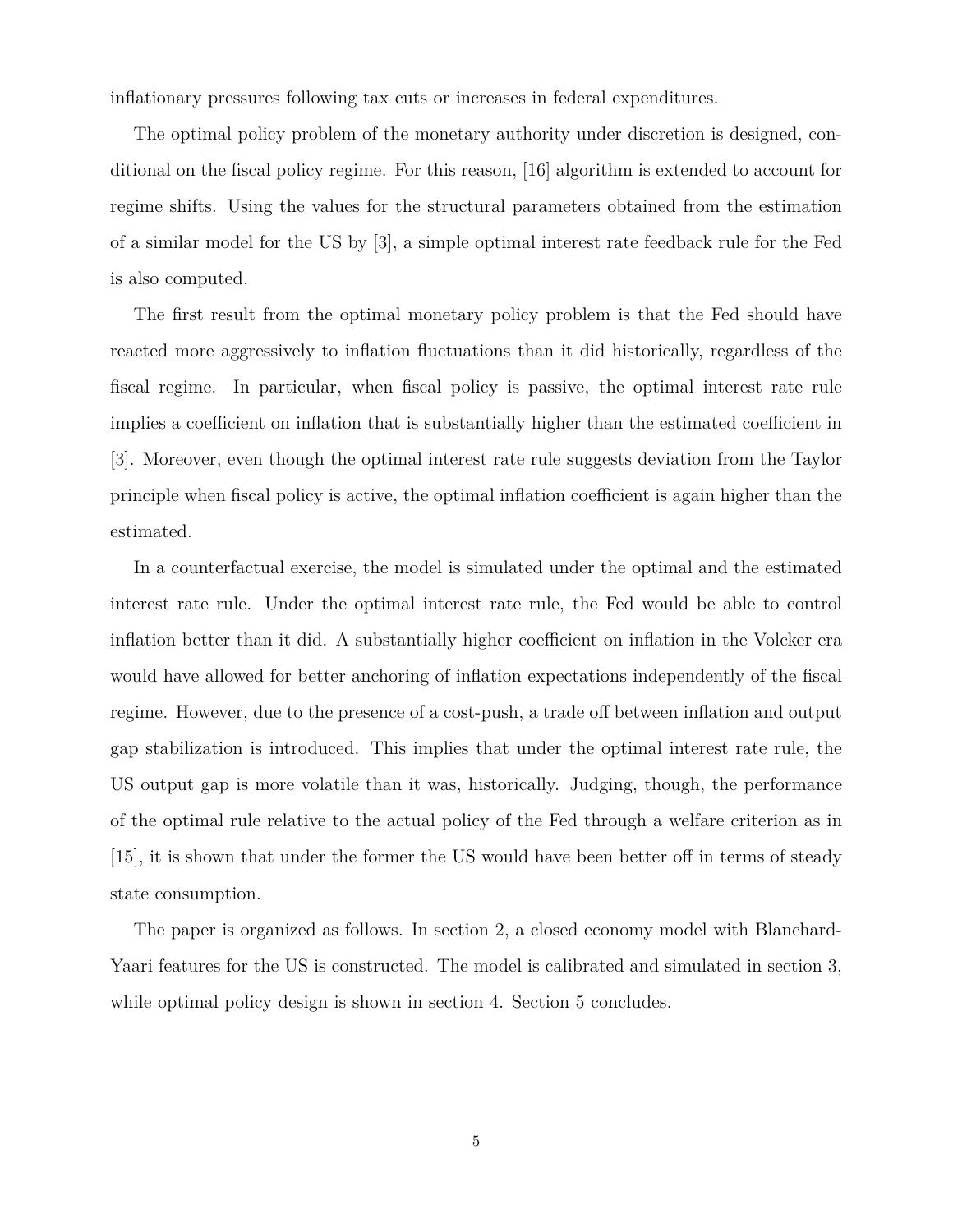# **2 The model**

The model is a standard New-Keynesian with habits in consumption and endogenous persistence in inflation. In order to study the interaction between fiscal regimes and monetary policy, I develop a Blanchard-Yaari type model of overlapping generations in the spirit of [9]. This specification allows for departures from Ricardian equivalence which implies that debt finance increases in transfers (or decreases in taxes) affects the economy.

Every period new households are born with a fraction  $1-\delta$  of the total population and die with probability  $1 - \delta$ . Under this structure a debt-finance increase in transfers (or decrease in taxes) will cause a rise in spending since part of the debt will be paid back by future generations. In this respect, the increase in transfers will result in inflationary pressures giving reason for the central bank to intervene in order to keep inflation on target.

Households derive utility from the consumption of goods and supply labor to firms. Each household is the owner of a firm producing a differentiated good. Households receive a wage from labor and profits from firm ownership. Firms operate in a monopolistically competitive market with price stickiness as in [6]. The government imposes lump-sum taxes to households in order to finance its expenditures. The latter is also financed through one period nominal government bond issuance.

#### **2.1 Households**

The size of generation *i* at time *t* is  $(1 - \delta) \delta^{t-i}$  and total population is of measure 1. Households in each generation *i* choose  $\{C_t^i, H_t^i, B_t^i\}$  to maximize

$$
U_t = E_t \sum_{s=t}^{\infty} (\beta \delta)^{s-t} \left[ \log(C_s^i - hC_{s-1}) - \frac{(H_s^i)^{1+\gamma}}{1+\gamma} \right] \tag{1}
$$

where  $C_t^i$ ,  $H_t^i$  and  $B_t^i$  are consumption, hours worked and government bonds of households of generation  $i.\sigma$  is the degree of relative risk aversion and h the degree of habits in consumption. Per capita consumption  $C_t$  is a composite consumption index described as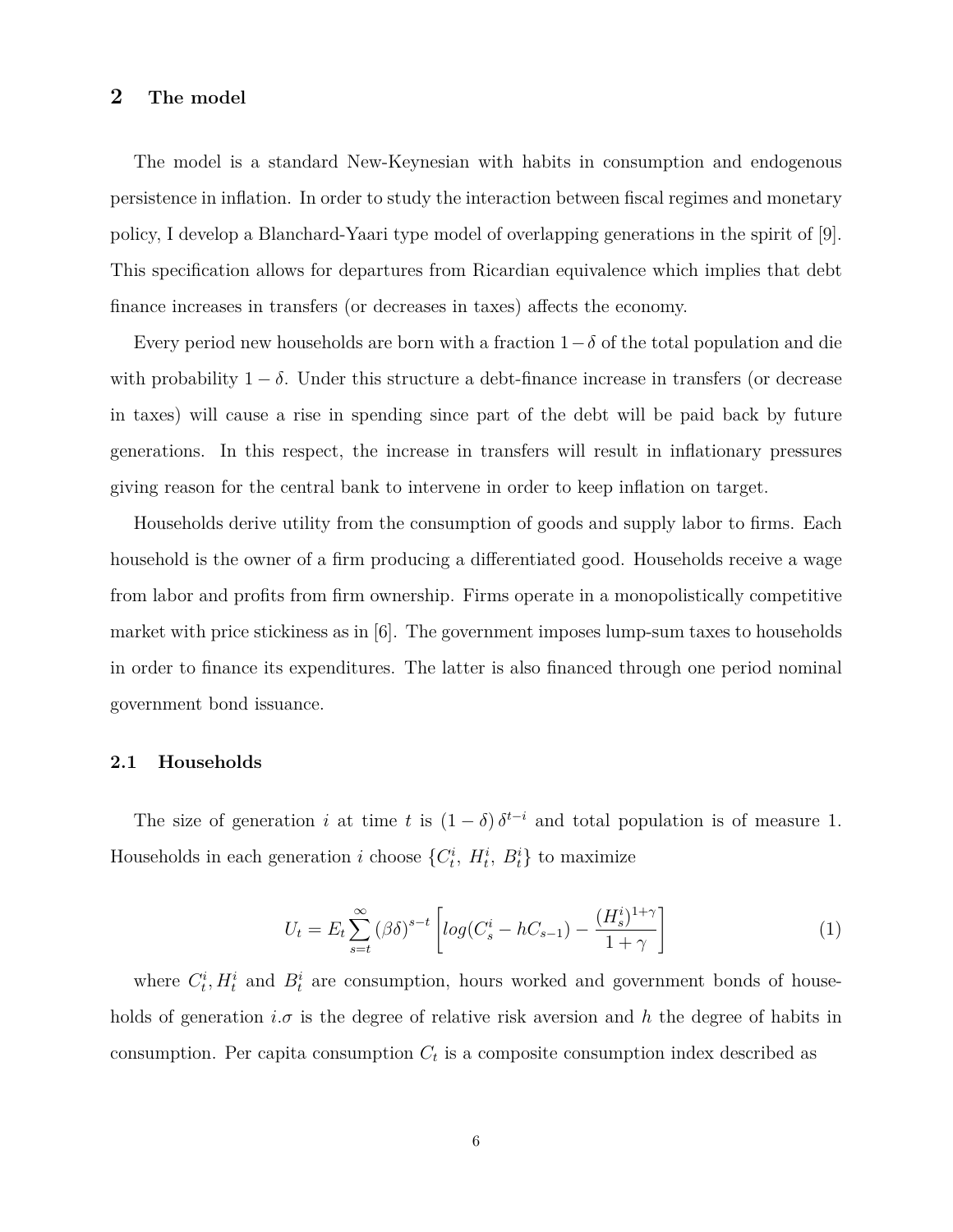$$
C_t = \left[ \int_0^1 c_t(j)^{\frac{\theta - 1}{\theta}} dj \right] \frac{\theta}{\theta - 1},\tag{2}
$$

where  $\theta$  captures the intratemporal elasticity of substitution between home and foreign goods. The household in each generation *i* chooses  $c_t^i(j)$  to minimize its total expenditure, which implies a demand function for each good *j* described by

$$
c_t^i(j) = \left(\frac{p_t(j)}{P_t}\right)^{-\theta} C_t^i,\tag{3}
$$

where  $P_t$  is price index defined as

$$
P_t = \left[ \int_0^1 p_t(j)^{1-\theta} dj \right]^{\frac{1}{1-\theta}}
$$
\n
$$
\tag{4}
$$

Capital markets are complete. The household purchases state uncontingent bonds  $B_t$  at price *Qt*. The budget constraint of the household is summarized as

$$
P_t C_t^i + Q_t B_t^i = \frac{1}{\delta} B_{t-1}^i + W_t H_t^i + \Pi_t^i - T_t^i
$$
\n(5)

where  $W_t$  is the nominal wage,  $\Pi_t^i$  are nominal profits that generation *i* receives,  $T_t^i$  are lump-sum taxes imposed by the government to generation *i* while  $Q_t = R_t^{-1}$ .

The first order conditions at an interior solution are written as

$$
H_t^i = C_t^{i - \frac{1}{\gamma}} w_t^{\frac{1}{\gamma}}
$$
 (6)

$$
1 = \beta E_t \left[ \frac{R_t P_t}{P_{t+1}} \left( \frac{X_t^i}{X_{t+1}^i} \right) \right] \tag{7}
$$

# **2.2 Aggregation**

Given the overlapping generations structure of the model a variable  $\zeta_t^i$  has the following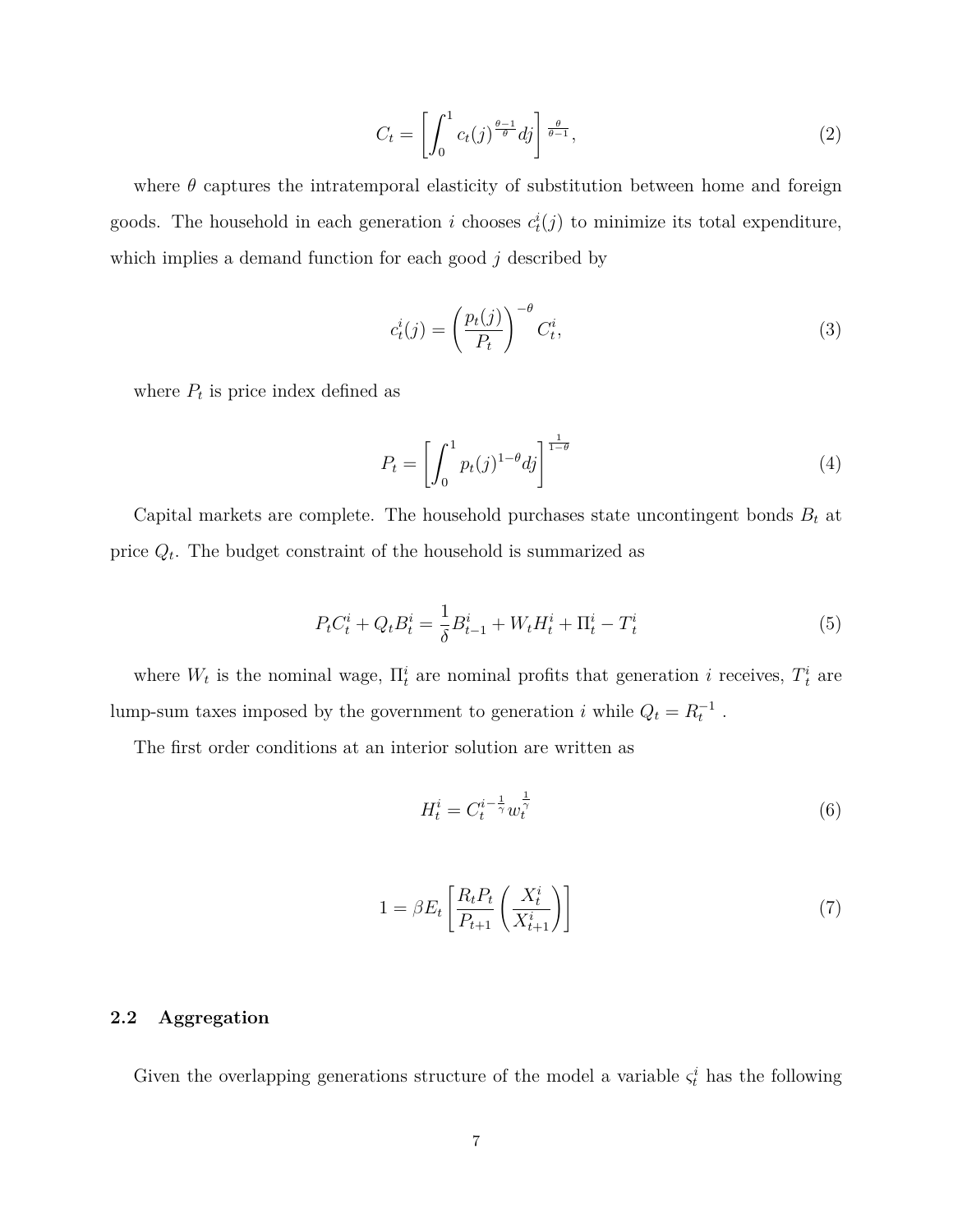aggregate representation

$$
\varsigma_t = \sum_{i=-\infty}^t (1-\delta) \, \delta^{t-i} \varsigma_t^i
$$

Therefore, the aggregate representation of the Euler equation receives the following form

$$
\beta E_t \frac{R_t P_t}{P_{t+1}} X_t = E_t \left[ \frac{(1 - \delta) B_t}{\delta P_{t+1}} \right] + E_t X_{t+1}
$$
\n(8)

The aggregate budge constraint is specified as

$$
P_t C_t + Q_t B_t = B_{t-1} + W_t H_t + \Pi_t - T_t + T R_t
$$
\n(9)

## **2.3 Firms**

Each firm is the only producer of its good and sets its price in a staggered way as in [6] with a linear production technology

$$
Y_t(j) = A_t L_t(j) \tag{10}
$$

where  $A_t$  is a country specific productivity shock at date  $t$  which is assumed to follow a log stationary AR(1) process. Given the Calvo price setting mechanism the price level can be summarized as

$$
P_t = \left[\omega P_{t-1}^{1-\theta} + (1-\omega)\tilde{p}_t(j)^{1-\theta}\right]^{\frac{1}{1-\theta}}
$$
\n(11)

At each date, each firm changes its price with a probability  $1 - \omega$ , regardless of the time since it last adjusted its price. The probability of not changing the price, thus, is  $\omega$ . There are two kinds of firms, a fraction 1−*ζ* of backward looking and a fraction *ζ* of forward looking as in [1]. When they reset their price, backward looking firms do not solve any maximization problem, but follow a rule-of-thumb specified as.

$$
p_t^B(j) = P_{t-1} + \pi_{t-1} \tag{12}
$$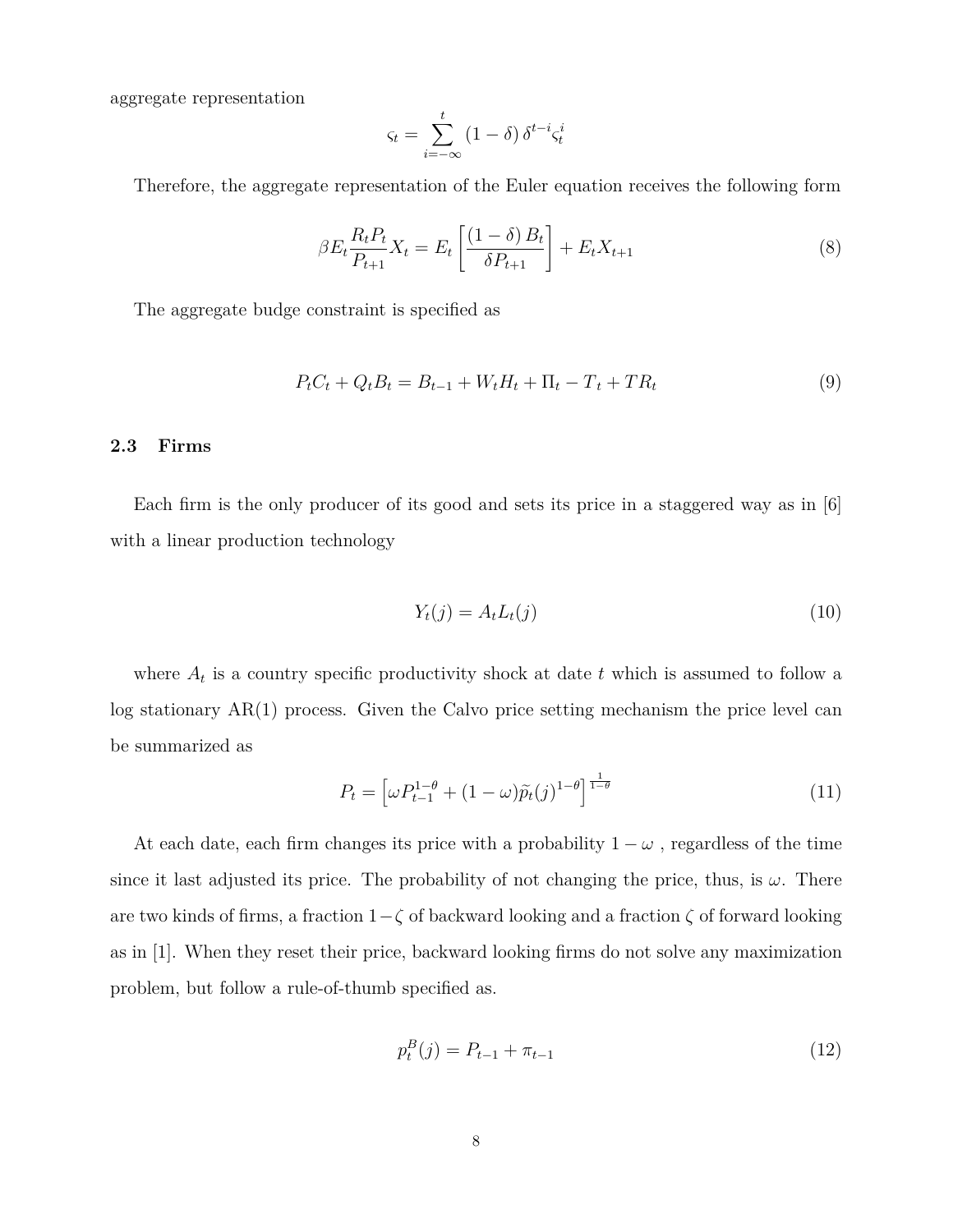On the other hand forward looking firms set their price by maximizing the expected discounted value of their profits

$$
maxE_t \sum_{s=0}^{\infty} \omega^s Q_{t,t+s} \left\{ p_t^F(j) y_{t+s}(j) - (1-\tau) W_{t+s} L_{t+s} \right\}
$$
 (13)

Therefore the newly set price at date *t* is a weighted average

$$
\widetilde{p}_t(j) = (1 - \zeta)p_t^B(j) + \zeta p_t^F(j)
$$
\n(14)

#### **2.4 Fiscal authority**

The fiscal authority imposes lump-sum taxes and issues government debt in order to finance expenditures and pay back its debt. The flow budget constraint of the federal government is given by:

$$
B_t = B_{t-1}(1 + r_{t-1}) - T_t + E_t
$$

where  $B_t$  is government debt,  $T_t$  is lump-sum taxes and  $E_t$  is federal expenditures assumed to follow a stationary  $AR(1)$  process. Expressing the variables as an output ratio the flow budget constraint receives the following form:

$$
b_t = (b_{t-1}(1 + r_{t-1})) / (\Pi_t Y_t / Y_{t-1}) - \tau_t + e_t
$$

where all variables are expressed as a fraction of output (GDP), while Π*<sup>t</sup>* is CPI inflation.

### **2.5 Monetary and Fiscal rules**

In this section I describe how Markov switching is introduced into the model. A Markovswitching interest rate rule is specified as

$$
R_t = R_{t-1}^{\rho} \left( \left( \frac{\pi_t}{\tilde{\pi}} \right)^{\phi_{\pi}} x_t^{\phi_x} \right)^{1-\rho} e^{\varepsilon_{i,t}} \tag{15}
$$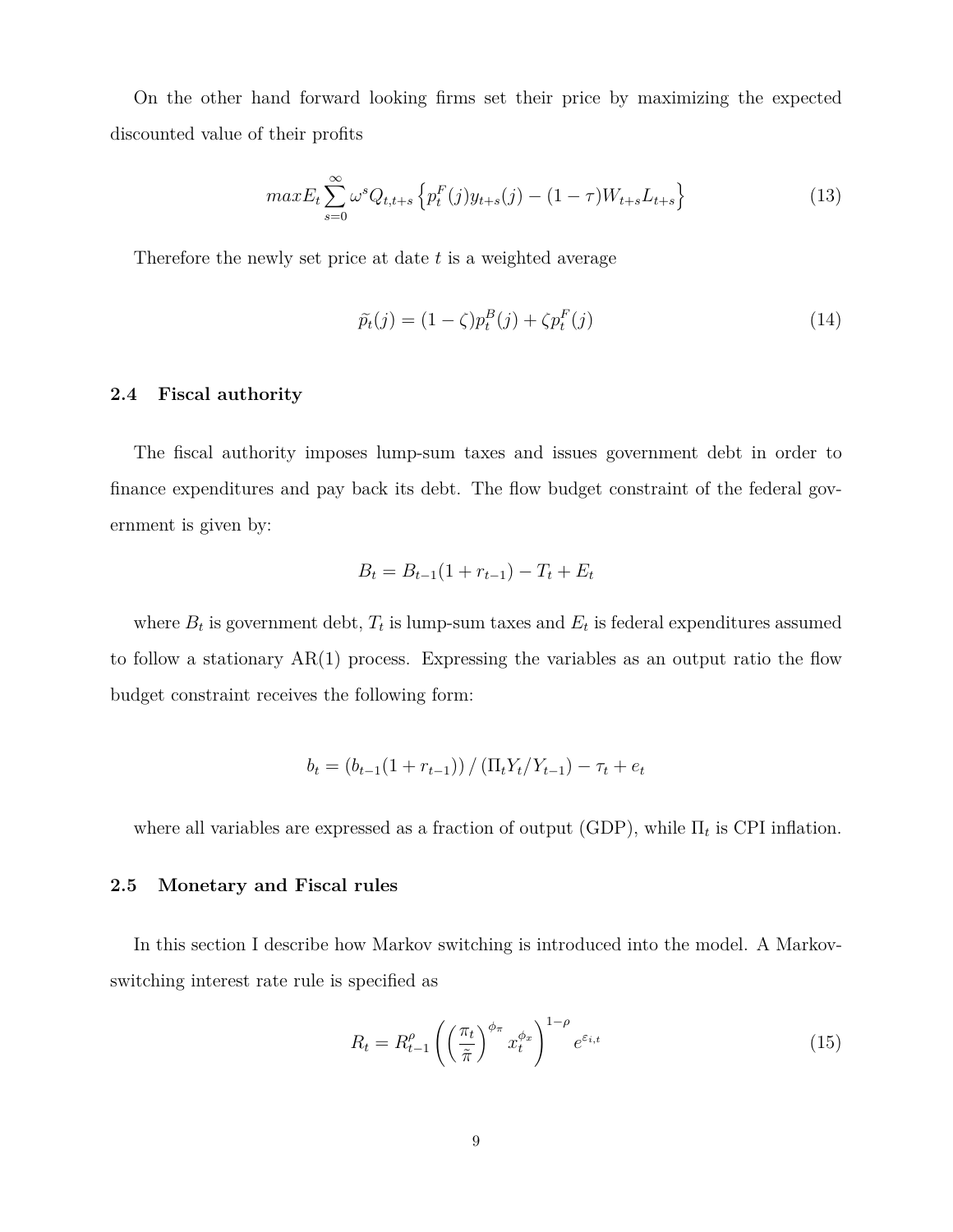while a Markov-switching fiscal rule is specified as

$$
T_t = T_{t-1}^{\rho_{\tau}(s_t^F)} \left[ \left( \frac{B_{t-1}}{Y_{t-1}} \right)^{\gamma_b(s_t)} \left( \frac{G_t}{Y_t} \right)^{\gamma_G(s_t)} \right]^{1 - \rho_{\tau}(s_t^F)} x_{t-1}^{\gamma_x(s_t)} e^{\varepsilon_{\tau,t}} \tag{16}
$$

where  $s_t$  captures the realized policy regime taking values 1 or 2. Specifically, an active monetary policy regime is characterized by  $s_t = 1$  and  $\phi^*_{\pi^*,1} > 1$ , while a dovish regime by  $s_t = 2$  and  $0 < \phi_{\pi,2} < 1$ . A passive fiscal regime is characterized  $s_t = 1$  and  $\gamma_b(s_t) > 0$ , while an active by  $s_t = 1$  and  $\gamma_b(s_t) = 0$ . Monetary and fiscal policy regime follow a Markov process with transition probabilities  $p_{ji} = P[s_t = i | s_{t-1} = j]$ , where  $i, j = 1, 2$ . For simplicity I assume that the two policies change regimes simultaneously. Agents know these probabilities.  $\xi_{s_t}^*$  is a scale parameter,  $\tilde{\pi}$  is the inflation target and  $x_t$  is the output gap, defined as the deviation of output from its natural rate, which corresponds to the efficient flexible price equilibrium. This specification implies that the policy maker and the private sector do not observe the current regime. Therefore, private sector expectations about future inflation, for example, are specified as  $E\left[\pi_{t+1}|\Omega_t^{-s}\right]$  $\left[ \text{where } \Omega_t^{-s} = \left\{ s_{t-1}, \ldots, \varepsilon_t, \varepsilon_{t-1}, \ldots, \varepsilon_t^*, \varepsilon_{t-1}^*, \ldots \right\} \right]$ captures its information set. Having assumed a two regime Markov process for monetary policy, the transition probability matrix *P* receives the form

$$
P = \left[ \begin{array}{cc} p_{11} & p_{12} \\ p_{21} & p_{22} \end{array} \right]
$$

where  $p_{11}$  measures the probability of staying at date  $t$  in regime 1 and  $p_{12}$  the probability of moving to regime 2 at date *t* while being in regime 1 at date  $t - 1$ .  $p_{22}$  measures the probability of staying in regime 2 at date t and  $p_{21}$  the probability of moving to regime 1 at date *t* while being in regime 2 at date  $t - 1$ .

## **2.6 The model in log-linear form**

The model is log-linearized around the zero inflation unique steady state.<sup>2</sup> The set of

 ${}^{2}$ In a separate appendix I provide the conditions that are necessary and sufficient to guarantee that the steady state is unique and independent of regime switches.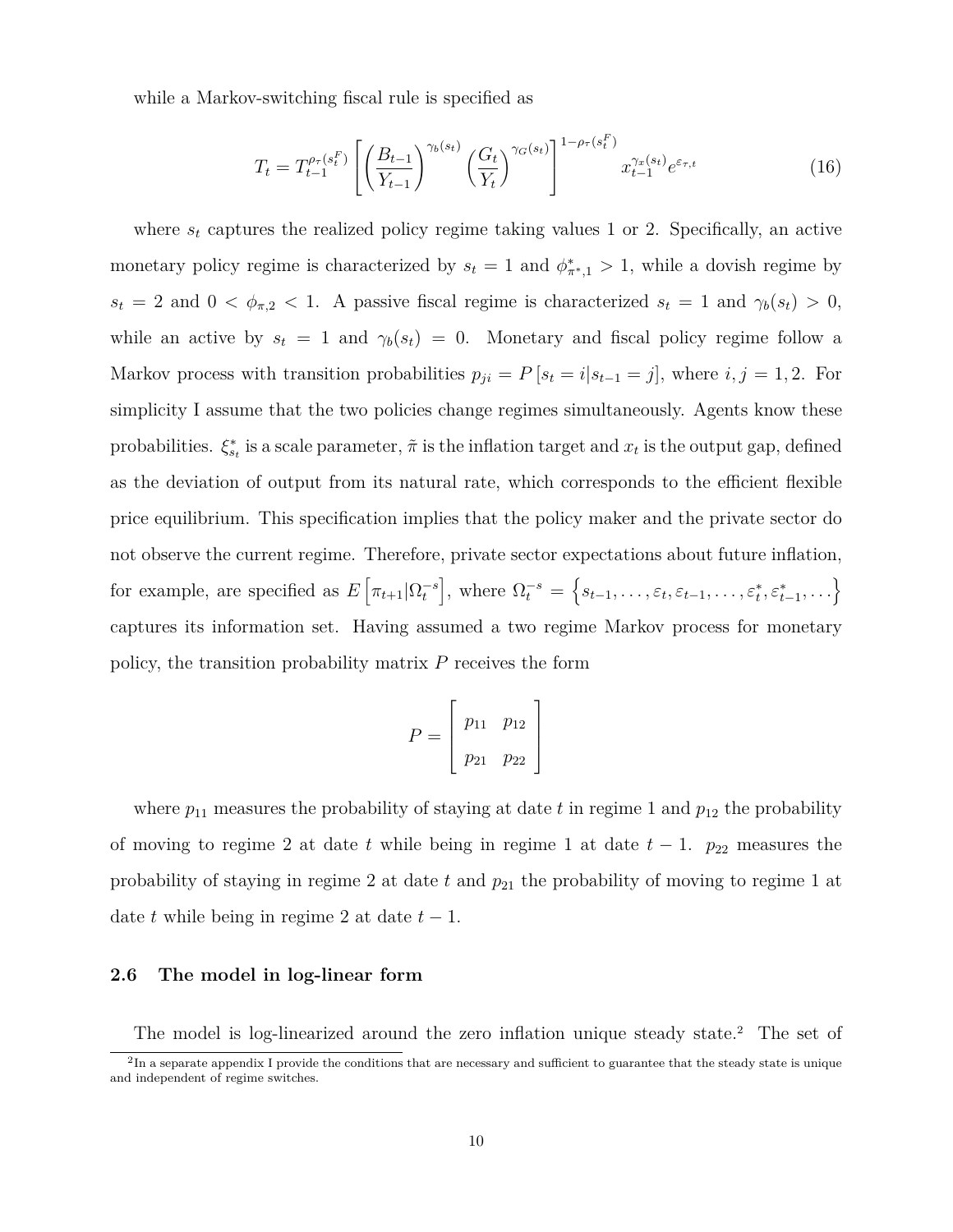log-linearized equilibrium conditions are summarized in the following table

Log-linearized equations Phillips Curve  $\pi_t = \gamma^f E_t \pi_{t+1} + \gamma^b \pi_{t-1} + \kappa \hat{x}_t$ Demand curve  $\hat{Y}_t = E_t \hat{Y}_{t+1} - (i_t - E_t \pi_{t+1}) + \frac{1-\delta}{\delta(1-g_y)} b_t + \frac{1}{1-g_y} E_t (\hat{g}_{t+1} - \hat{g}_t)$ Government Budget Constraint  $b_t = \frac{1}{\beta}b_{t-1} + \frac{1}{\beta}b(i_{t-1} - \pi_t - \hat{Y}_t + \hat{Y}_{t-1} - a_t) - \hat{\tau}_t + \hat{g}_t$ Monetary policy rule  $i_t = \rho i_{t-1} + (1 - \rho) (\phi_x(s_t)\hat{x}_t + \phi_\pi(s_t)\pi_t) + \sigma_i \varepsilon_{i,t}$ Fiscal rule  $\tau_t = \rho_{\tau}(s_t^F) \tau_{t-1} + (1 - \rho_{\tau}) [\gamma_b(s_t) b_{t-1} + \gamma_g(s_t) g_t] + \gamma_x(s_t) x_{t-1} + \sigma_{\tau} \varepsilon_{\tau,t}$ Resource constraint  $\hat{Y}_t = \hat{C}_t + \frac{1}{1-g_y}\hat{g}_t$ 

# **3 Calibration**

Given the Markov-Switching structure of the model, standard solution techniques cannot be applied in order to find a solution. In the recent literature on Markov-switching DSGE models, various alternative techniques for solving such models have been suggested ([7], [11], [17], [10]). The technique I use is that of [10]. The virtue of that technique is that it is able to find all possible minimal state variable (MSV) solutions. Moreover, the algorithm is able to find whether the MSV solution is stationary (mean square stable).<sup>3</sup> The model can be written in the following form

$$
A(st)Xt = B(st)Xt-1 + \Psi(st)\varepsilont + \Pi(st)\etat
$$
\n(17)

where  $\varepsilon_t$  is a  $4 \times 1$  vector of i.i.d. stationary exogenous shocks and  $\eta_t$  is an  $2 \times 1$  vector

 ${}^{3}$  For an extensive argument regarding the merits of the solution technique used in this paper over the alternative ones see Farmer et al. (2011) and the references therein.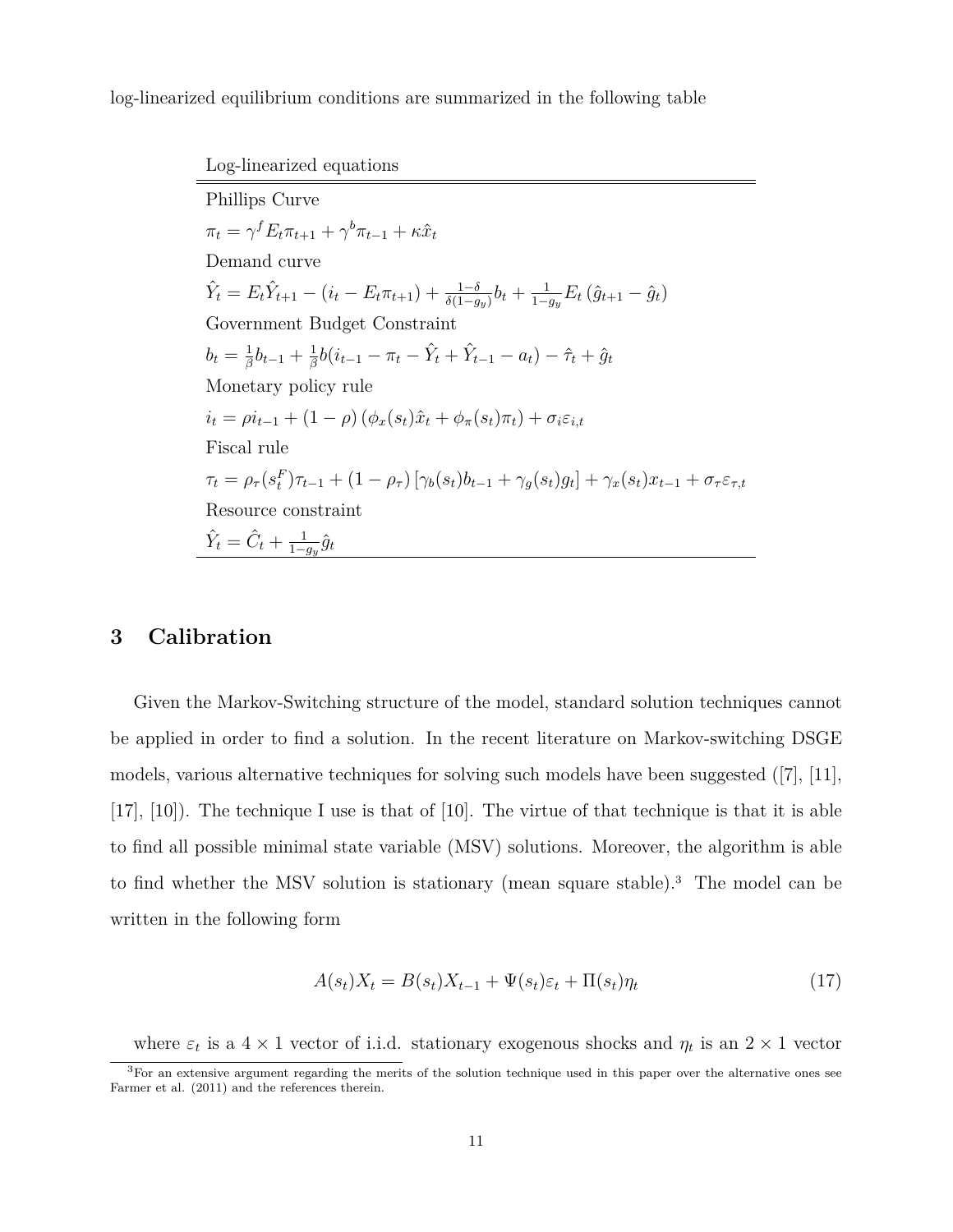of endogenous random variables. According to that technique the MSV equilibrium of the model takes the form

$$
X_t = g_{1,s_t} X_{t-1} + g_{2,s_t} \varepsilon_t \tag{18}
$$

In order for the above minimal state variable solution to be stationary it must be that the the eigenvalues of

$$
(P \otimes I_{242})diag[\Gamma_1 \otimes \Gamma_1, \Gamma_2 \otimes \Gamma_2]
$$
\n(19)

where  $\Gamma_j = A(j)V_j$  for  $j = 1, 2$ . And where  $V_j$  is a  $11 \times 6$  matrix resulting from the Schur decomposition of  $A(j)^{-1}B(j)$ . In the present model the largest eigenvalue was found to be equal to 0*.*81, implying, thus, that the MSV solution is stationary. The impulse responses and the moments of the variables of interest are then derived from that stationary solution.

Before the design of the optimal monetary policy, the model is calibrated using the estimated monetary and fiscal feedback rules from . The values of the model parameters are summarized at table 1 below.

#### **3.1 Impulse Responses**

The impulse responses, illustrated in figures 1, 2,3 and 4 report the impulse responses of inflation, output, debt-to-GDP ratio and tax revenues as a fraction of GDP. the responses reported are those from the standard New Keynesian model (blue lines) where agents are infinitely lived  $(\delta = 1)$  and those from the benchmark model in which agents are not infinitely lived ( $\delta = 0.97$ ). The reason of this comparison is to show the different debt dynamics resulting from relaxing the assumption of infinitely lived agents.

As mentioned in the introduction MS-DSGE models with infinitely lived agents are able to model regime shifts, but they are used rather as counterfactual models. That is, as models in order to explore what the path of the economy would have been had agents taken into account the possibility of a future regime shift. As a result, those models as they stand they are unable to capture the historical behavior of key macroeconomic variables. Why do we need to make the assumption that agents did not take into account the possibility of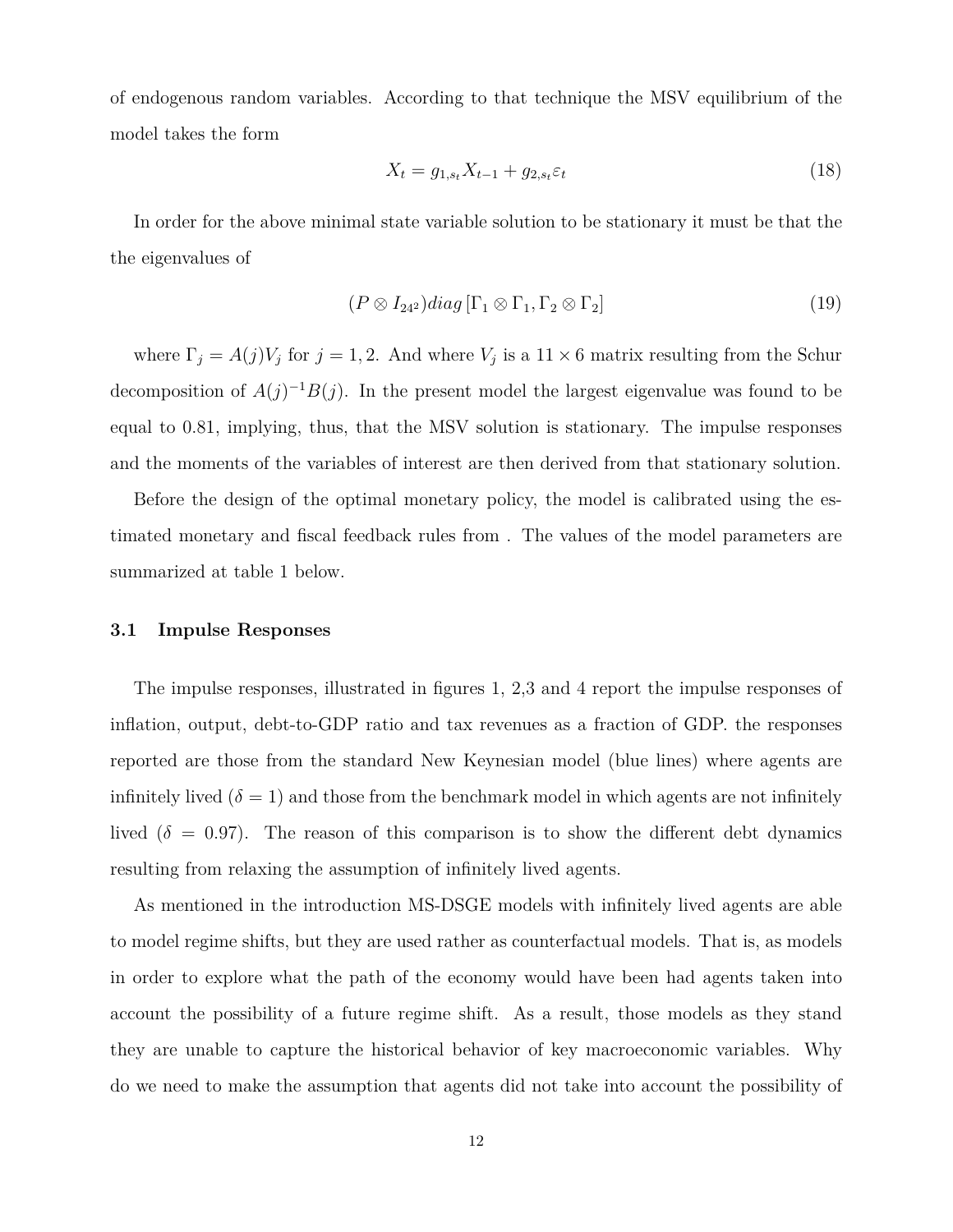a regime change? In this section, it is shown that by relaxing the assumption of infinitely lived agents one can, first, account for the fact that agents are not naive as regards future policy shifts and, second, that the MS-DSGE benchmark model can capture the behavior of the US economy quite satisfactorily. The key message is that even though agents are aware of possible policy shifts, this does not necessarily has as important effects as it would had they been assumed to be infinitely lived. What is crucial, it is the duration of the regime. As long as, the average duration of their active years lasts on average less than the average duration of a specific regime, then the effects of a possible future regime shift are much less pronounced than if they were infinitely lived. In the latter case, they are certain that they will experience the regime shift and its effects. Therefore, the effects of a regime shift are showing up even before the regime change. However, if they are not infinitely live, then they are not certain that they will experience the regime shift and its effects. Consequently, they do not necessarily change their intertemporal decisions, which implies completely different dynamics for inflation, output and debt-to-GDP ratio.

**Monetary policy shock.** The first line in each figure reports the responses to a contractionary monetary policy shock. In the AM/PF regime inflation and output fall in both models. The debt-to-GDP ration rises persistently, while tax revenues fall. The rise in the debt-to-GDP ratio is caused by the rise in the real interest rate and the slowdown in economic activity. The latter also causes the short fall in tax revenues. As the effects of the shock tend to die out, inflation starts to revert back to its steady state and the real interest rate starts to fall pushing tax revenues upwards and initiating the debt repayment. The responses in the benchmark model do not differ after all shocks but after tax cuts and increases in government expenditure. Under the PM/AF regime inflation rises in the benchmark model while it falls in the standard MS-DSGE model. This is because in the benchmark case agents are not infinitely lived and they know that the monetary authority will allow inflation to rise in order for the debt process to be stabilized. When agents are assumed to be infinitely lived instead, inflation falls because they expect the economy to shift in the near future to the AM/PF regime, pushing thus inflation downwards following a monetary policy shock. In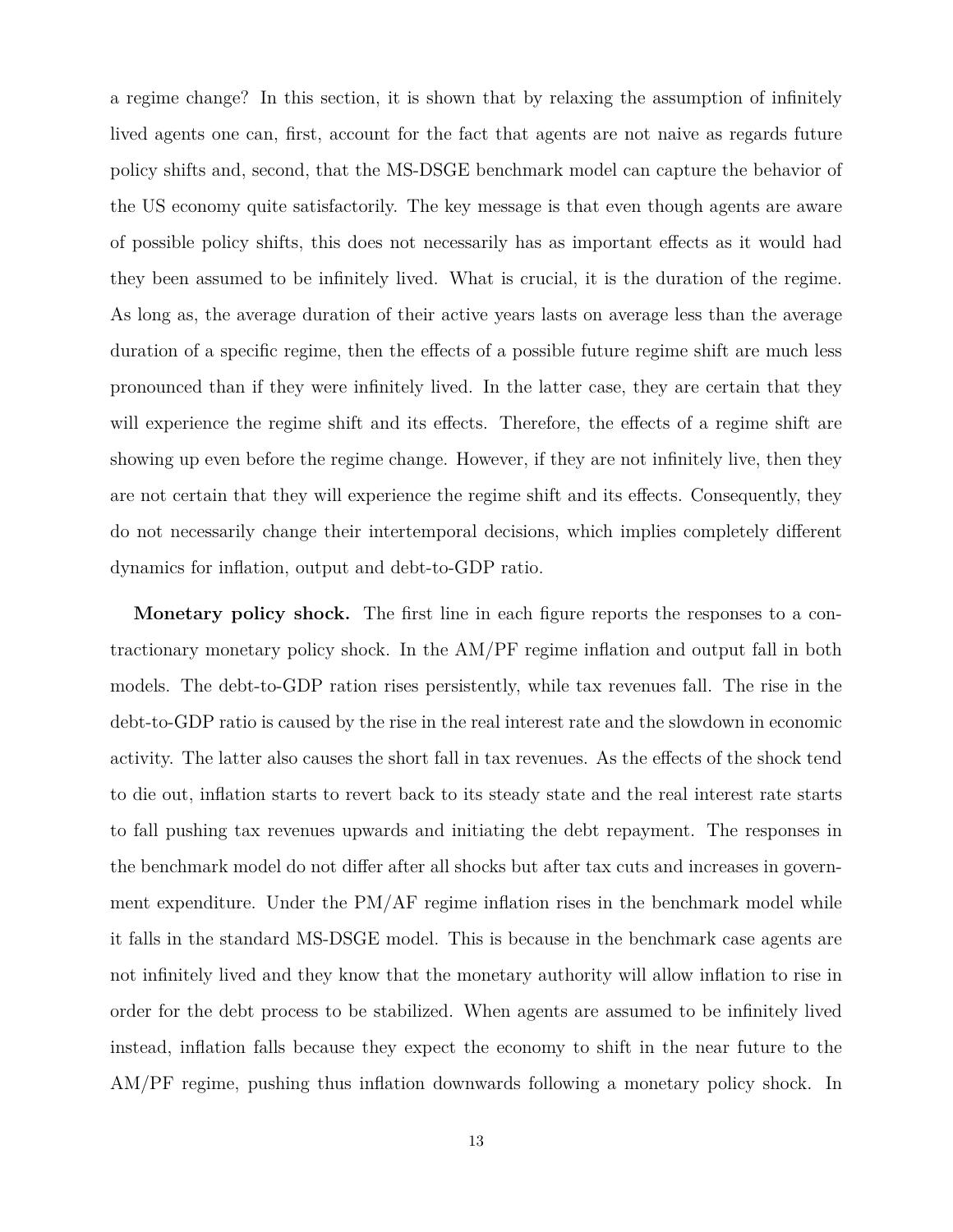fact, as the expectation of a switch to the AM/PF regime in the future goes to zero, inflation rises instead of falling. Hence, in the benchmark case, the fact that agents average effective years are on average less than the average duration of the PM/AF regime makes the effects of the future switch to the AM/PF regime weaker. As regards the debt-to-GDP ratio, its response to a monetary policy shock is significantly dampened in the PM/AF regime. When agents are not infinitely lived they do not expect to be alive once the economy switches to the AM/PF regime. Therefore, they do not expect inflation to be less volatile any time soon in the near future. Also they expect low real interest rates which push the debt-to-GDP further down making it less vulnerable to all kinds of shocks in the PM/AF regime. Tax revenues increase persistently in the quarters after the shock. This is driven by the fact that output stays above its steady state for more than 16 quarters, implying thus a persistent increase in tax revenues. The rise in inflation following the monetary policy shock and the weak response to inflation, keeps the real interest rate negative for a long period leading to the persistent rise in economic activity and, hence, in tax revenues.

**Government expenditure and Tax revenues.** In the standard MS-DSGE model inflation and output are completely unaffected following fiscal shocks. This is because agents know that the fiscal authority is committed to perform the necessary fiscal adjustments in order for debt to be repaid. This is also because agents are infinitely lived and the AM/PF regime lasts longer than the PM/AF regime. On the other hand in the benchmark model the real economy is affected following fiscal shocks. As also explained above, this is because agents discount the future a lot (or are less patient than in the standard MS-DSGE model), making thus the real economy sensitive to fiscal shocks independently of which regime is the one that dominates.<sup>4</sup> As regards debt-to-GDP ratio its responses are again dampened in the benchmark case relative to the standard MS-DSGE model. Tax revenues response, though, is amplified following fiscal shocks. This is due to the fact that fiscal shocks affect the real economy in the benchmark model. The rise in output due to tax cuts or increased federal expenditure is further strengthened by the rise in the debt-to-GDP ratio (see equation (8)) a

<sup>4</sup>Here, I follow the terminology of [3] where dominant is the regime with the higher duration on average.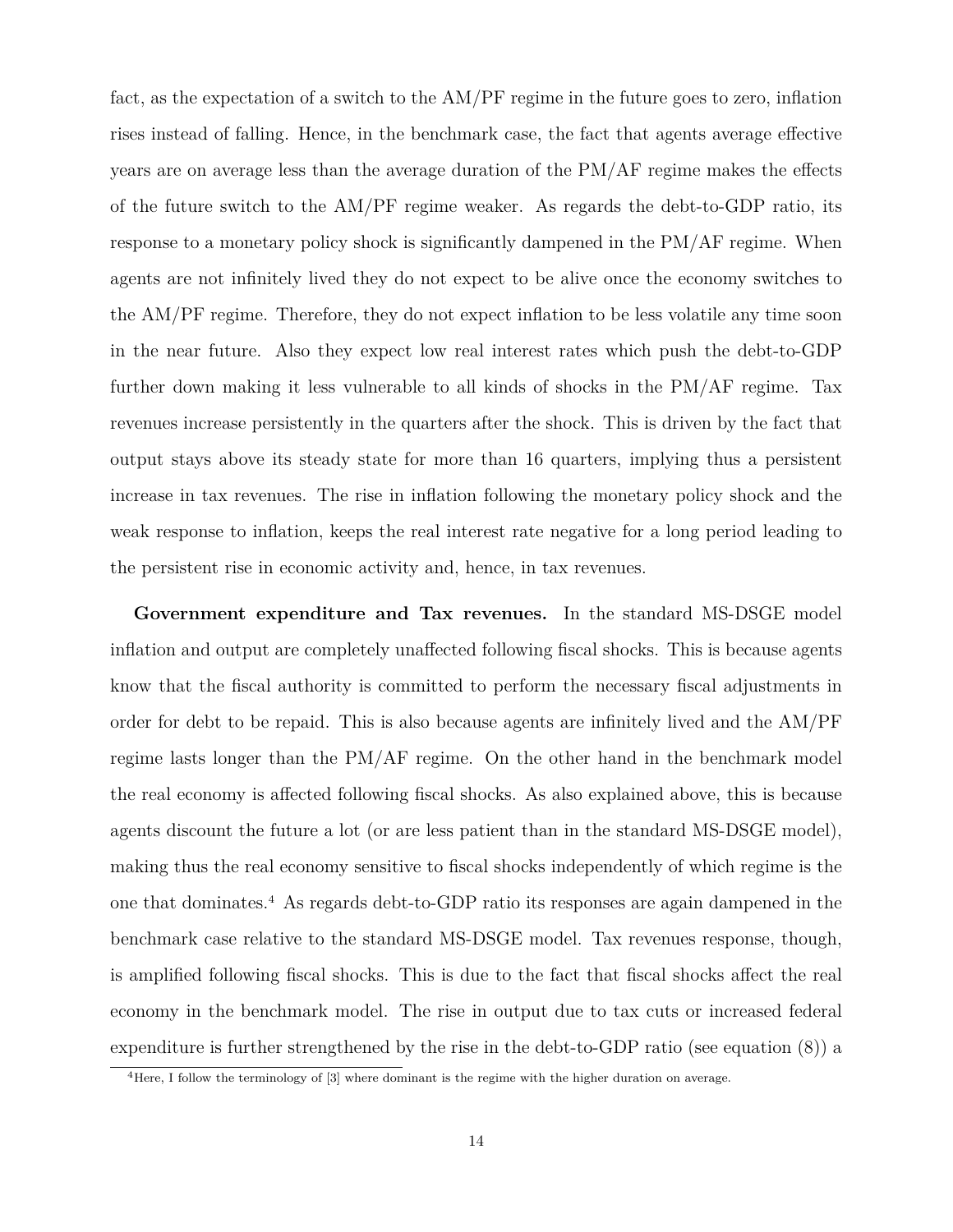channel that is shut-off when agents are infinitely lived. Since agents are not infinitely lived they do not expect the fiscal authority to start reacting to debt fluctuations any time soon. Hence, this boosts economic activity even more, leading to higher tax receipts.

**Productivity shock.** As in an standard NK model inflation falls after a positive productivity shock, while output rises. Again, the responses of all the variables do not differ significantly in the AM/PF regime. At the PM/AF regime, thought, the differences in variables responses are non-negligible. Output response is dampened, while inflation rises persistently in the periods following the shock. This is the reason behind the amplified response of the debt-to-GDP ratio in this regime. It falls for 3 quarters after the shock and then reverts back to the stead state much faster than in the standard MS-DSGE model. When in the PM/AF regime, agents do not expect the central bank to start being more aggressive to inflation fluctuations any time soon in the near future. This leads to the persistent rise in inflation and hence to the significantly dampened response of the debt-to-GDP ratio relative to the standard MS-DSGE model. As in the previous shocks, the response of tax revenues is again amplified. They rise persistently in the periods after the shock. As with fiscal shocks this because it takes output a larger number of periods to revert back to the steady state in the benchmark model than in the standard MS-DSGE model.

### **3.2 Model simulation**

In this section the model is simulated for 180 periods. The PM/AF regime is assumed as the initial regime. In the simulation exercise a random regime change is allowed which takes place in period 40, where the economy switches to the AM/PF regime. Figure 5 depicts the paths of inflation, output gap and debt-to-GDP ratio from both the benchmark and the standard MS-DSGE model.

In the figure it is clear that inflation in the benchmark model (red dashed line) is considerably more volatile. The assumption of infinitely lived agents instead makes inflation less volatile (blue line), since agents are certain about the switch to the AM/PF regime. Consequently, the effects of a possible switch to the latter regime on agents inflation expectations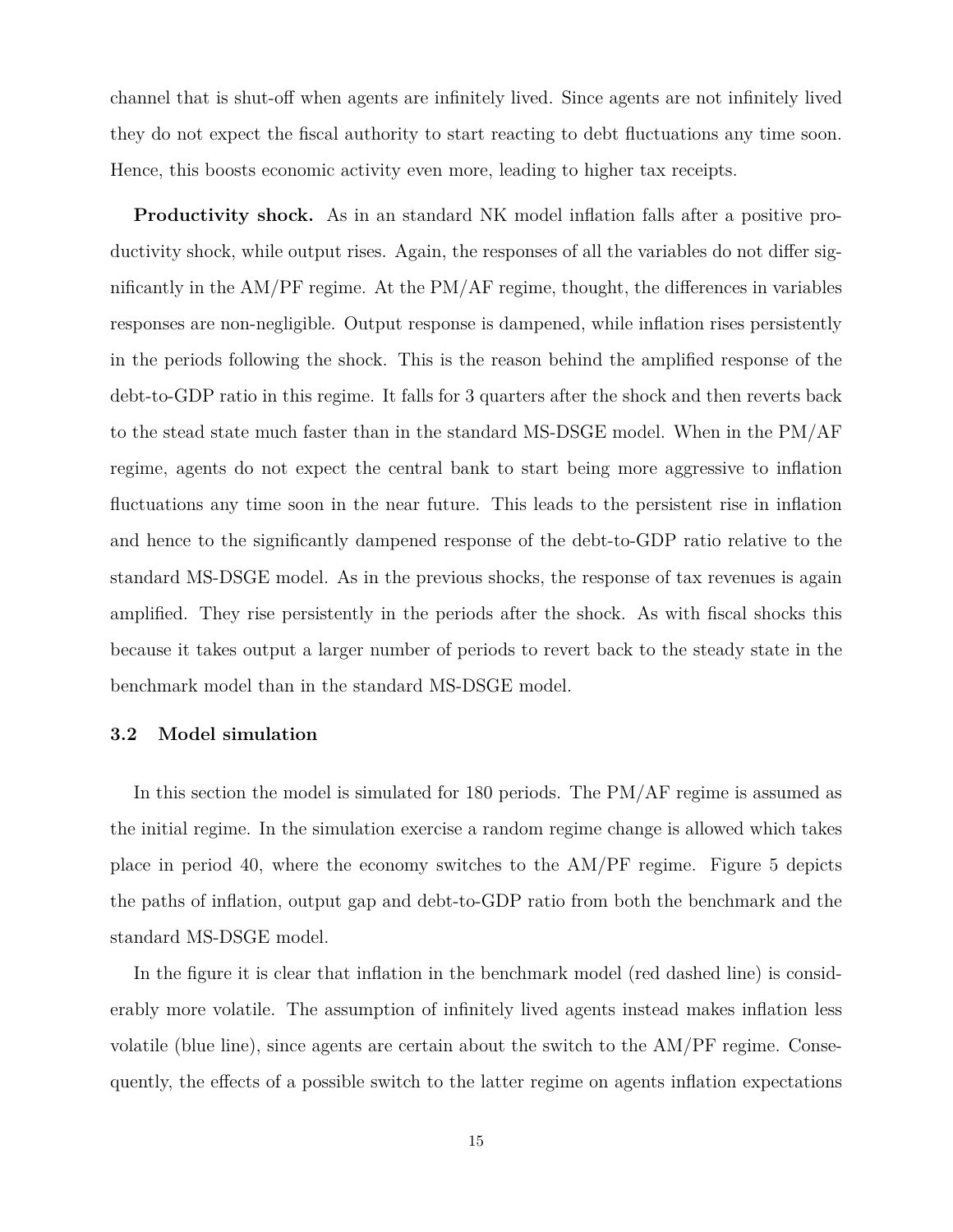become apparent even before the regime change date. On the other hand, when agents are not infinitely lived and even though certain about the shift to the AM/PF regime, they know that they are less likely to live until the actual regime change takes place. This implies that the effects of the expectation of the switch to the AM/PF become weaker while the economy is still at the PM/AF regime causing a higher inflation volatility.

The debt-to-GDP ratio fluctuates at considerably lower level in the benchmark model. In particular, when agents are infinitely lived the debt-to-GDP ratio is higher in both regimes. In the PM/AF regime the ratio is falling in the benchmark model until the regime change date (period 40). In the standard MS-DSGE model instead, the ratio rises for 20 periods, then falls for the next 20 unti the regime change date and then jumps abruptly to 95%. Overall, the debt-to-GDP ratio is considerably higher when agents are infinitely lived for 140 periods where it falls below that from the benchmark model. This is driven by the fact that inifinitely lived agents are certain about probability of the switch to the AM/PF regime along with the fact that this regime is the most frequent one. Hence, they expect inflation to be fluctuating less in the near future, which implies that the central bank will not be accommodating higher inflation so that debt to be stabilized.

The simulated series for the debt-to-GDP ratio are plotted along with the actual data series. The data series correspond to the period spanning from November 1969 to May 2012. The debt-to-GDP ratio implied by the benchmark model captures the dynamics of the actual series more satisfactorily than the debt-to-GDP ratio implied by the standard MS-DSGE model. Therefore, the assumption of agents that are not infinitely lived brings the model closer to the actual data series. The novelty of this result rests on the fact that the benchmark MS-DSGE model does not work as a counterfactual model. Even though agents are aware of a possible shift to another regime, the fact that they are infinitely lived implies that they care less about the far future. This turns out to be a necessary element to make the MS-DSGE model able to match with the actual data better.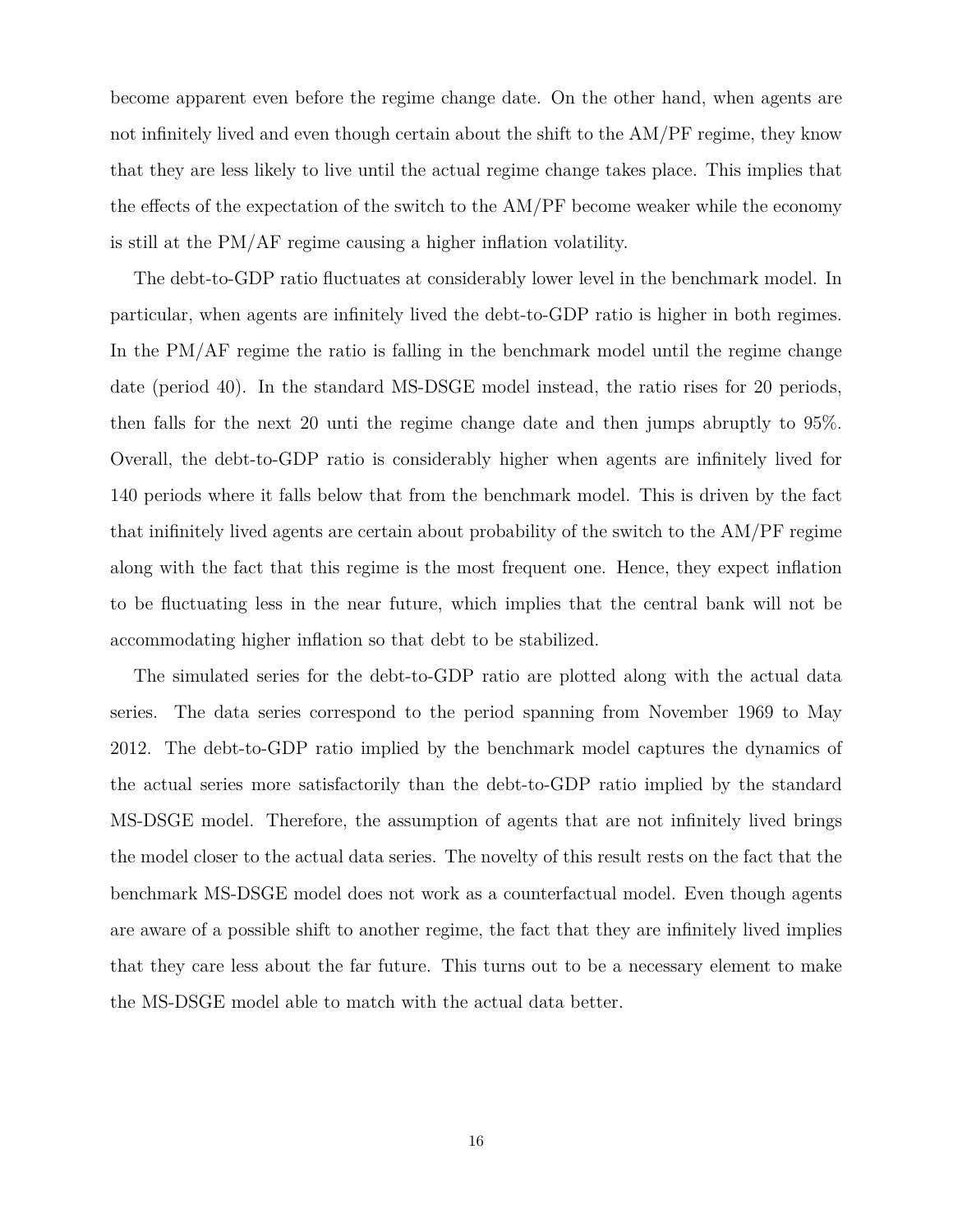#### **3.3 Counterfactual exercise**

In this section, two counterfactual exercises are performed. In the first the benchmark model is simulated assuming that the AM/PF regime stays forever and the evolution of inflation and debt-to-GDP ratio dynamics are compared to those from the baseline calibration. In the second, the same exercise is performed but now assuming that the PM/AF regime stays forever.

### **3.3.1 Fixed AM/PF regime**

In this section the model is simulated assuming that the AM/PF regime is fully credible. That is, assuming that this policy mix will stay forever. What is interesting to explore is how important is this assumption about agents beliefs and, hence, for the evolution of inflation and the debt-to-GDP ratio.

The left panel of figure 6 illustrates the path of inflation under the fixed AM/PF regime (blue line) along with the path of inflation from the baseline calibration. Clearly, inflation would have been considerably less volatile had the two authorities adopted the AM/PF mix forever. Not surprisingly, the fact that the central bank always reacts aggressively to inflation fluctuations, while the fiscal authority commits to the necessary fiscal adjustments keep inflation lower compared to the baseline calibration. The consequence, though, of low inflation is a higher debt-to-GDP ratio. The central bank does not need to allow for higher inflation to stabilize debt, implying positive real interest rate, which, in turn, keeps debt-to-GDP ratio at a higher level than in the benchmark case.

## **3.3.2 Fixed PM/AF regime**

In this section the model is simulated assuming that the PM/AF regime is fully credible. In this case, the debt-to-GDP ratio would have been considerably lower than that from the baseline calibration, as shown in the right panel of figure 6. This is due to the fact that the monetary authority is accommodating the higher inflation, keeping real interest rates low. The latter pushes growth upwards leading to higher tax revenues, implying further downward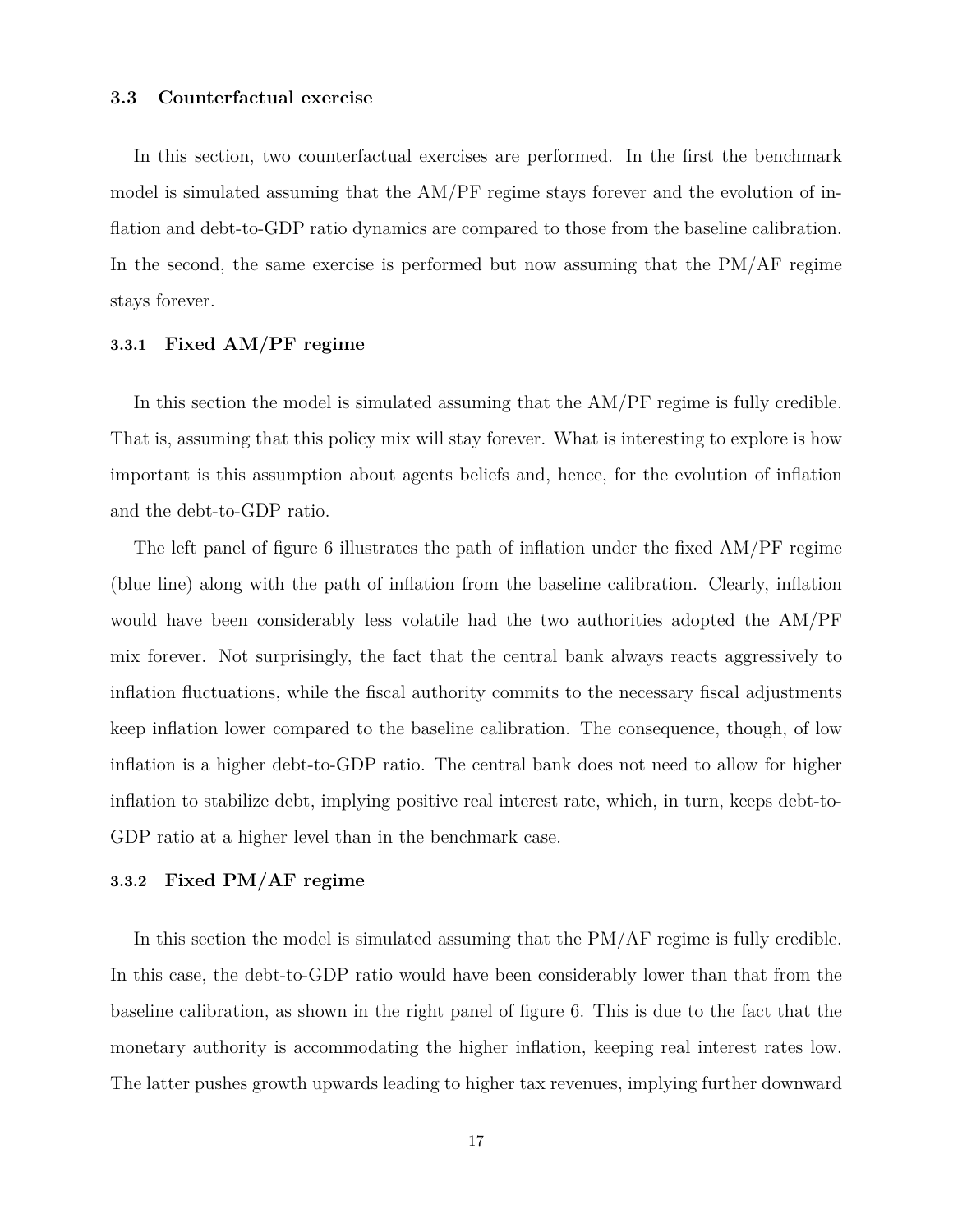pressures to the debt-to-GDP ratio. The effect is further enhanced by the low real interest rate. Looking at the evolution of inflation, it is clearly more volatile than if the economy was switch between the two regimes. Again, this is the trade off that the economy has to incur in order to keep a low debt-to-GDP ratio.

## **4 Optimal monetary policy when fiscal policy switches regimes**

The monetary authority seeks to minimize the welfare loss derived from a second order approximation to the utility function of the representative household in the spirit of [13]. The welfare criterion, thus, is specified as follows:

$$
L_t = \pi_t^2 + \chi_x x_t^2 + \chi_\pi \Delta (\pi_t - \pi_{t-1})^2 + \chi_{\Delta x} (y_t - y_{t-1})^2 + \lambda i_t^2
$$
\n(20)

where the weights  $\chi_{\pi}$ ,  $\chi_x$  and  $\chi_{\Delta x}$  are functions of the structural parameters of the model, while the term  $\lambda i_t^2$  is an ad hoc interest rate stabilization objective.<sup>5</sup> Note, that given the cashless economy assumed, the second order welfare loss function does not assign a weight on interest rate fluctuations. However, the latter are introduced in an ad hoc manner in the second order welfare criterion. This is so because the Central bank is also interested in minimizing the variability in the federal funds rate.

The focus in this paper is on optimal discretionary policy. Under discretion the central bank takes the future path of variables as given. However, the present model introduces persistence in output and inflation. This implies that the central bank actions today affect the path of the variables tomorrow, even though, a discretionary policy is followed.<sup>6</sup> Consequently, the optimal policy problem of the central bank can be solved using dynamic programming. The approach followed is that of [5], while the algorithm to solve the optimal policy problem is that of [16] extended to account for regime switches.

**Formulation.** The policy maker chooses the control  $i_t$  (i.e. the interest rate rule) which minimizes the expected value of the intertemporal loss function, stated in the previous section

<sup>5</sup>A detailed derivation of the welfare criterion is provided in a separate appendix and is available upon request.

 ${}^{6}$ For a more detailed analysis of this issue under discretion see [18]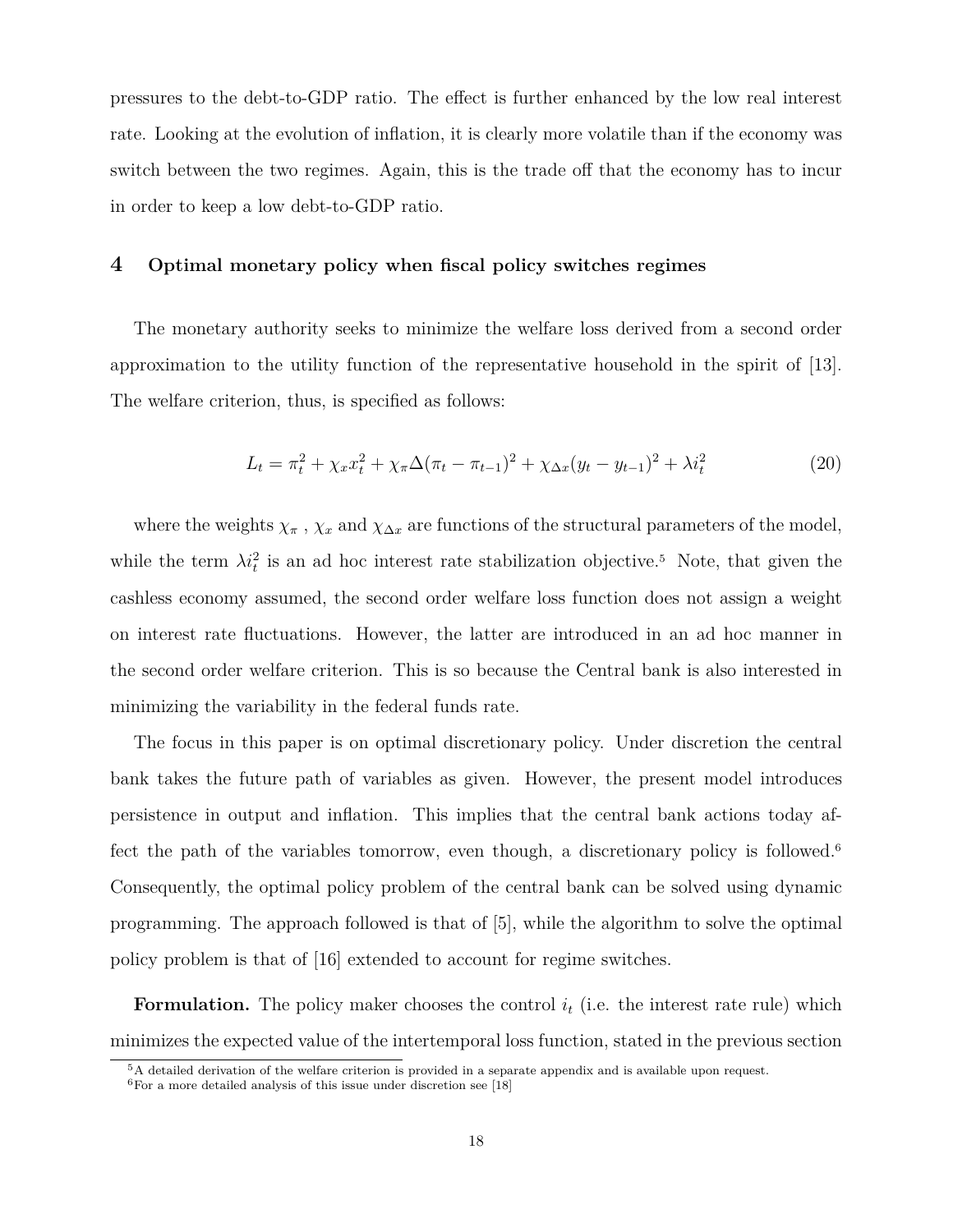and summarized as

$$
\sum_{t=0}^{\infty} \beta^t L(h_t, i_t) \tag{21}
$$

subject to  $h_0$ ,  $s_0$  given, and the model describing the economy

$$
h_{t+1} = A(s_{t+1})h_t + B(s_{t+1})i_t + C\varepsilon_{t+1} \qquad t \ge 0
$$
\n(22)

where  $L(h_t, i_t)$  is the period loss function,  $\beta$  is the discount factor,  $h_t$  is a  $11 \times 1$  vector of state variables,  $i_t$  is the control variable (i.e. the interest rate) and  $\varepsilon_t$  is a  $4 \times 1$  vector of white noise shocks with variance covariance matrix  $\Sigma_{\varepsilon}$  and *C* is a 11 × 4. The loss function (13) can be conveniently expressed as follows

$$
L(h_t, i_t) = h_t'Rh_t + i_tQi_t
$$
\n
$$
(23)
$$

where *R* is a  $11 \times 11$  positive definite matrix and *Q* is a scalar. The matrices *A* and *B*, as already mentioned, are stochastic and take on different values depending on the regime  $s_t, t = 1, 2.$ 

**The Bellman equation.** The policy maker in a Markov-switching environment needs to find the interest rate rule that is state-contigent. This rule describes the way that the control variable, the interest rate, should be set as a function of both the state variables and the regime occurring at date *t*. Therefore, a Bellman equation is associated with each regime. The regime *j* dependent Bellman equation is specified, thus, as follows

$$
V(h_t, j) = max_{i_t} \left\{ L(h_t, i_t) + \beta \sum_{i=1}^2 p_{ji} E_t \left[ V(h_{t+1}, i) \right] \right\}
$$
 (24)

where  $V(h_t, j)$  is a function of the state variables  $h_t$ , the regime prevailing at date  $t$  and represents the continuation value of the optimal dynamic programming problem at *t*. The value function for this problem is

$$
V(h_t, j) = h_t' P_j h_t + d_j, \quad j = 1, 2
$$
\n(25)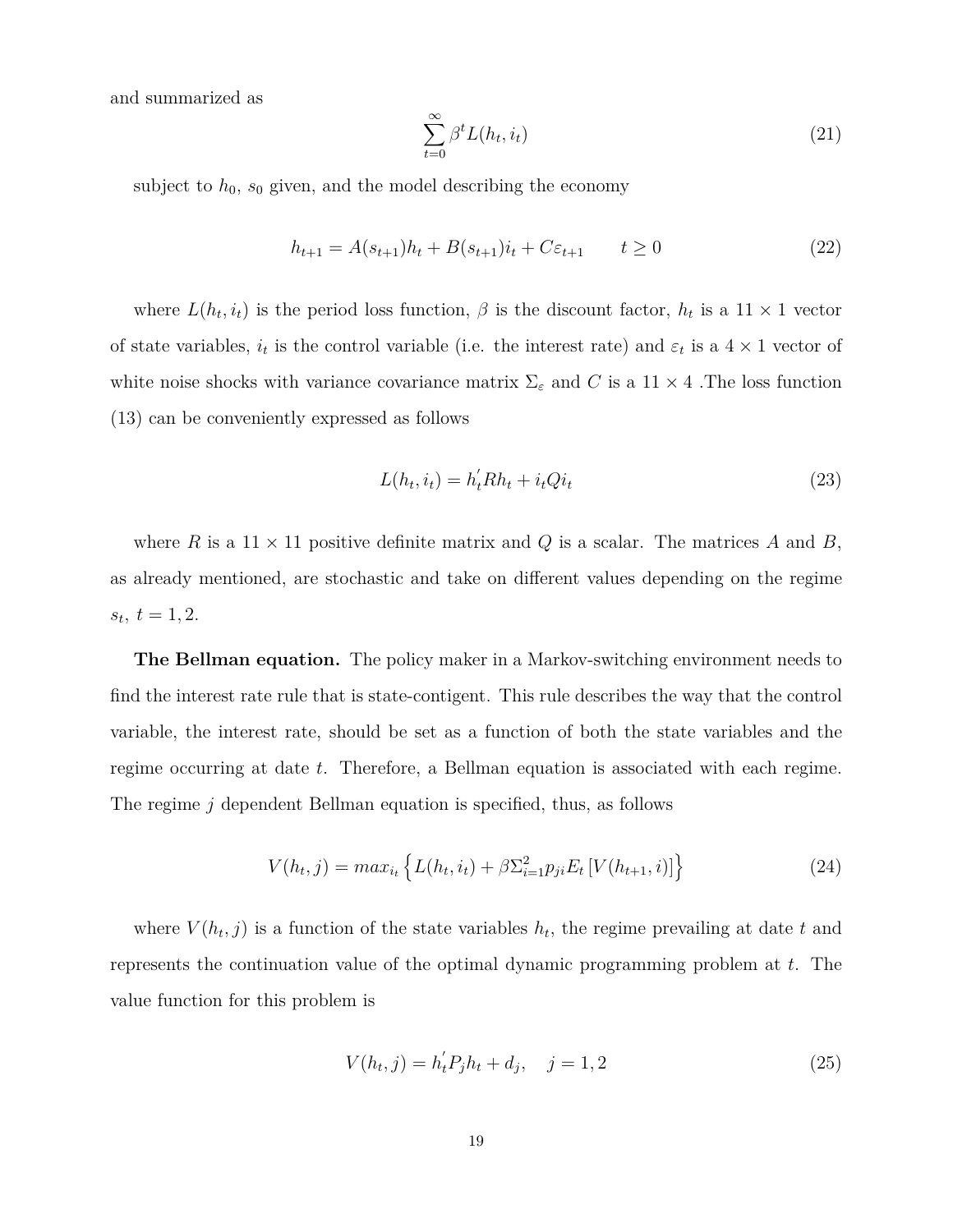where  $P_j$  is a 11 × 11 symmetric positive semidefinite matrix, while  $d_i$  is a scalar. The optimal policy is described by

$$
i(h_t, j) = -F_j h_t, \quad j = 1, 2
$$
\n(26)

where  $F_j$  is a 11  $\times$  1 matrix, depending on  $P_j$ . That is, matrix  $F_j$  specifies the coefficients in the policy rule of the central bank. Those coefficients are regime specific. Maximizing, thus, the Bellman subject to the constraints, the matrix  $F_j$  is specified as

$$
F_j = \left(Q + \beta p_{j1} B_1' P_i B_1 + \beta p_{j2} B_2' P_i B_2\right)^{-1} \beta \left(p_{j1} A_1' P_i B_1 + p_{j2} A_2' P_i B_2\right)
$$
(27)

where matrix  $P_i$  has been already determined by a set of interrelated Riccati equations, which specify a system with the following form

$$
P_j = R + \beta p_{j1} A'_1 P_i A_1 + \beta p_{j2} A'_2 P_i A_2 - \dots
$$

$$
-\beta^2 \left( p_{j1} A_1' P_i B_1 + p_{j2} A_2' P_i B_2 \right) \left( Q + \beta p_{j1} B_1' P_i B_1 + \beta p_{j2} B_2' P_i B_2 \right)^{-1} \left( p_{j1} B_1' P_i A_1 + p_{j2} B_2' P_i A_2 \right)
$$
\n(28)

## **4.1 An implementable rule**

Given the structure of the dynamic programming problem, the optimal interest rate rule described by (37) includes 24 elements. This means that the home central bank must react to all the endogenous variables of the model. Clearly such a rule is not implementable. In this section I look at a simple interest rate rule that can either replicate the optimal allocation or generate losses that are negligible relative to the optimal allocation.

The task of specifying an implementable rule is challenging given the complexity of the model. This is because of three reasons. First, the rule must be a time varying one. Such a rule must either replicate the optimal allocation or generate negligible welfare costs in both regimes. Second, the coefficients in the rule must be such that determinacy is achieved in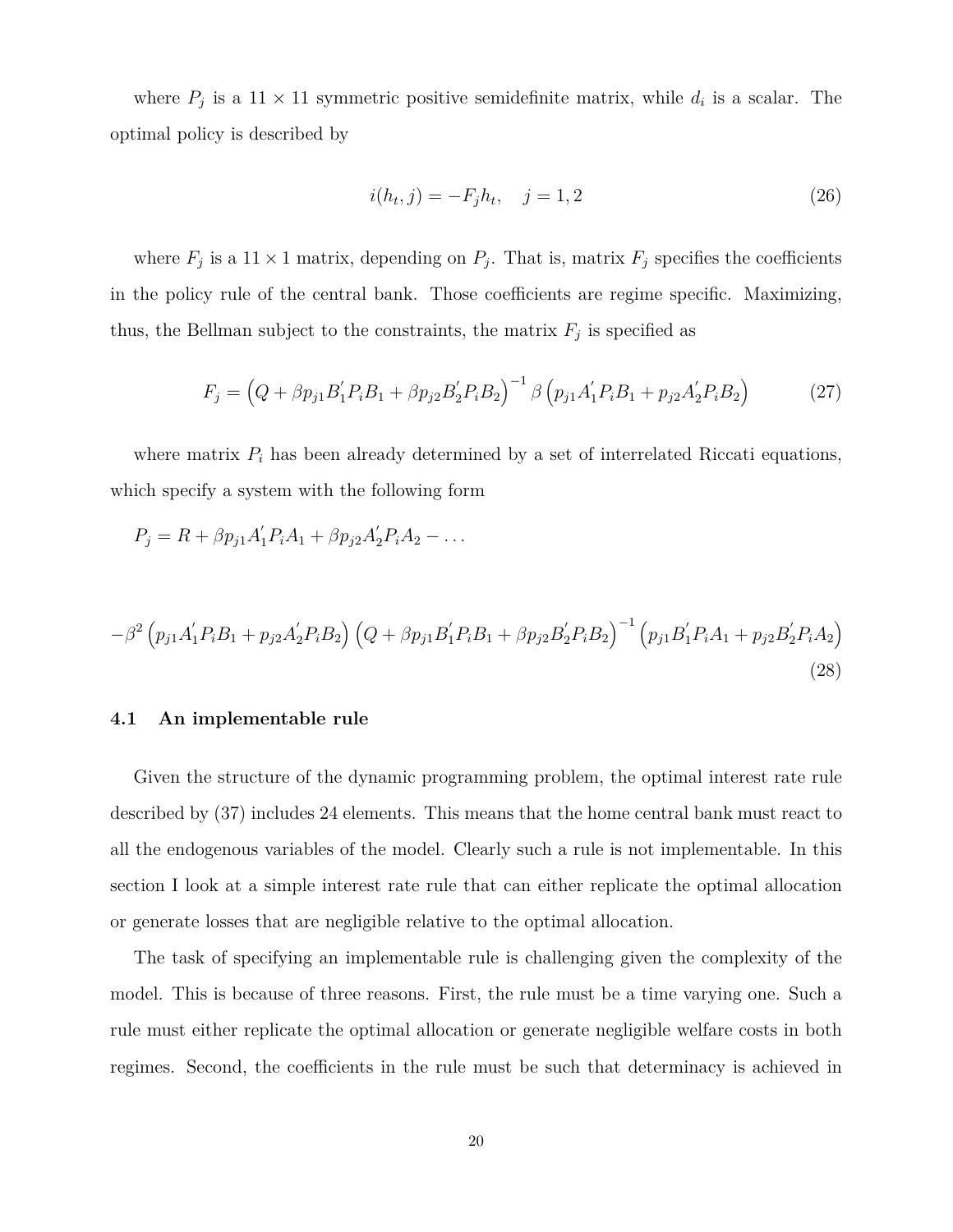each regime conditionally. Third, the rule must be such that the MS-DSGE model has a stationary minimum state variable solution.

I experiment with a number of different simple interest rate rules. The family of rules considered includes the standard Taylor rule (either lagged of forward looking), a strict inflation targeting rule, nominal income rules in the spirit of [14], and Taylor rules expanded by international variables (i.e. real exchange rate and/or relative prices). For each of these rules I do a grid search. Specifically, I limit my attention to policy coefficients in the interval [0, 5].<sup>7</sup> In each step of the search I compute the associated welfare costs. The only rule that is able to generate nearly zero welfare costs is one in which the home nominal interest rate reacts to inflation and the lagged output gap. It is specified as follows

$$
i_t = \rho i_{t-1} + (1 - \rho) \left( \phi_\pi(s_t) \pi_t + \phi_x(s_t) \hat{x}_t \right) \tag{29}
$$

The values of the coefficients and the resulting welfare costs<sup>8</sup> relative to the optimal discretionary policy are summarized at table 2 below. Welfare costs are defined as the percentage increase in steady state consumption that would make the household indifferent between the allocation under rule (29) and the optimal allocation. Determinacy is achieved in each regime conditionally and the corresponding minimum state variable solution is stationary with a maximum eigenvalue of 0.9682.

#### **4.2 Simulation under the optimal simple rule**

In this section a counterfactual exercise is performed in order to assess the evolution of inflation and output under the optimal rule relative to the the interest rate rule estimated by [3]. Specifically, the model is initially simulated under the baseline calibration as described at table 1. In order to explore how inflation and the output gap would have behaved had the Fed adopted the optimal interest rate rule (26), the model is simulated after imposing the latter.

<sup>7</sup>The size of the interval is arbitrary. I do not consider negative values as they are hard to interpret.

<sup>8</sup>A detailed description of the calculation of the welfare costs is provided in the appendix.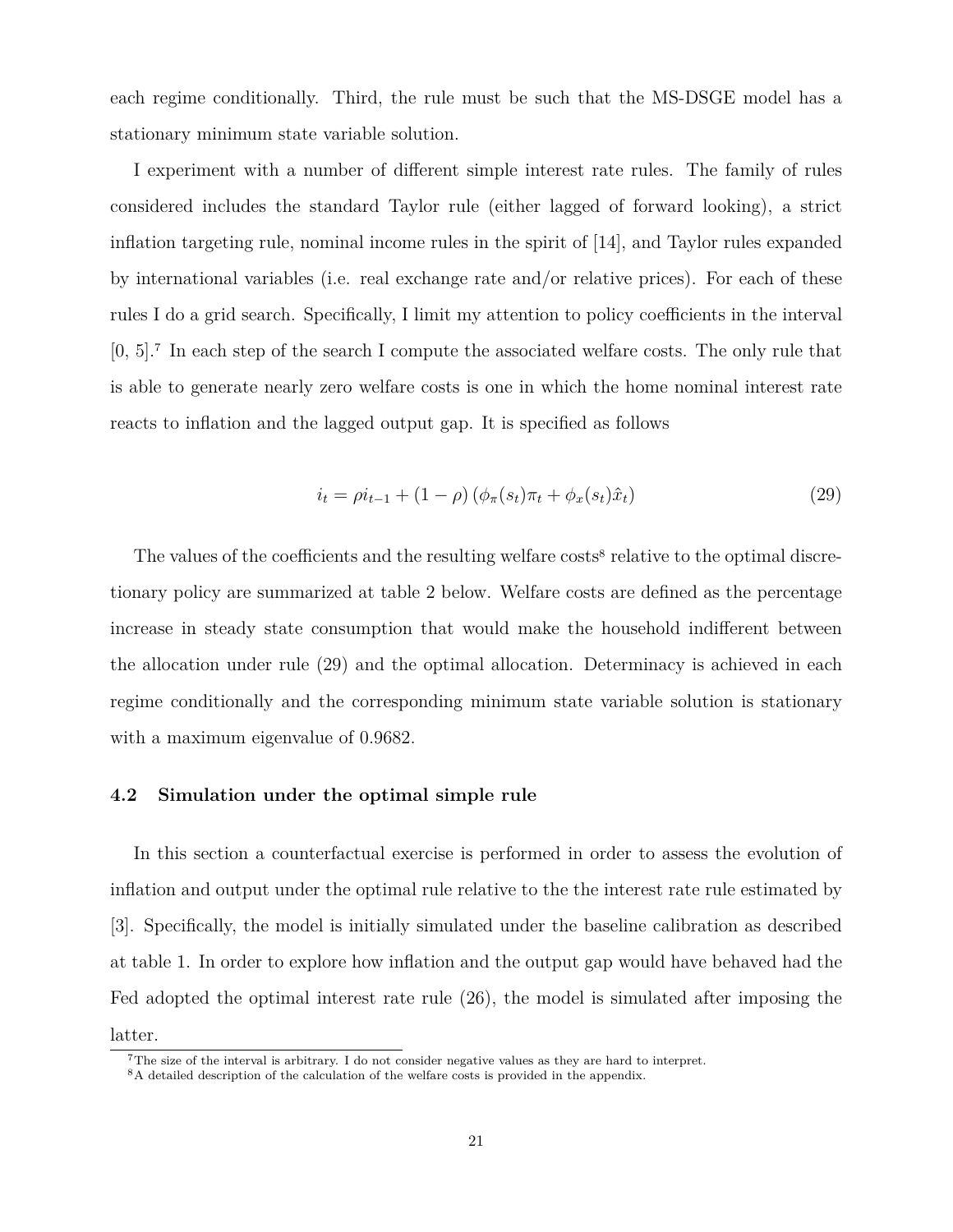In the simulation exercise the PM/AF regime is assumed as the initial state and the model is simulated for 180. A random regime change date is allowed, which takes place after 40 periods (quarters). From period 40 onwards the economy switches to the AM/PF regime. The simulated paths for inflation and output gap under each interest rate rule are illustrated in figure 7.

Inflation and output fluctuate less under the optimal rule (26) relative to the interest rate rule in the baseline calibration. Note, though, that due to the cost push shock, the central bank trades off lower inflation volatility for higher output volatility in the AM/PF regime. The opposite holds for output and inflation volatility trade off in the PM/AF regime.

Finally, the conditional volatilities of inflation, output under the optimal interest rate rule relative to their counterparts from the baseline calibration are computed and summarized at table 3 below. Inflation is 0.8958 times (or 10%) less volatile under the optimal rule, while the output is 0.6942 times (or 33%) less volatile. On the other hand, output is slightly less volatile (approximately  $2\%$ ) in the PM/AF regime, while inflation is  $30\%$  less volatile.

## **5 Conclusions**

A Blanchard-Yaari closed economy model for the US is developed in order to determine the optimal policy of the Fed when fiscal policy switches regimes over time. Using the values for the interest rate and the fiscal feedback rule coefficients as estimated by [3], I show that inflation and output gap are more volatile when active fiscal policy is accompanied by a passive monetary policy.

Analyzing the optimal policy of the Fed conditional on the fiscal regime, it is shown that the Fed should have reacted more aggressively to inflation fluctuations whenever fiscal policy was estimated to be passive. Moreover, its reaction to inflation should have been more aggressive as well, whenever fiscal policy was estimated to be active, even though the Taylor principle is not satisfied. Under such policy, the Fed could have achieved a better control of inflation, giving up some output gap stabilization. Assessing though the performance of the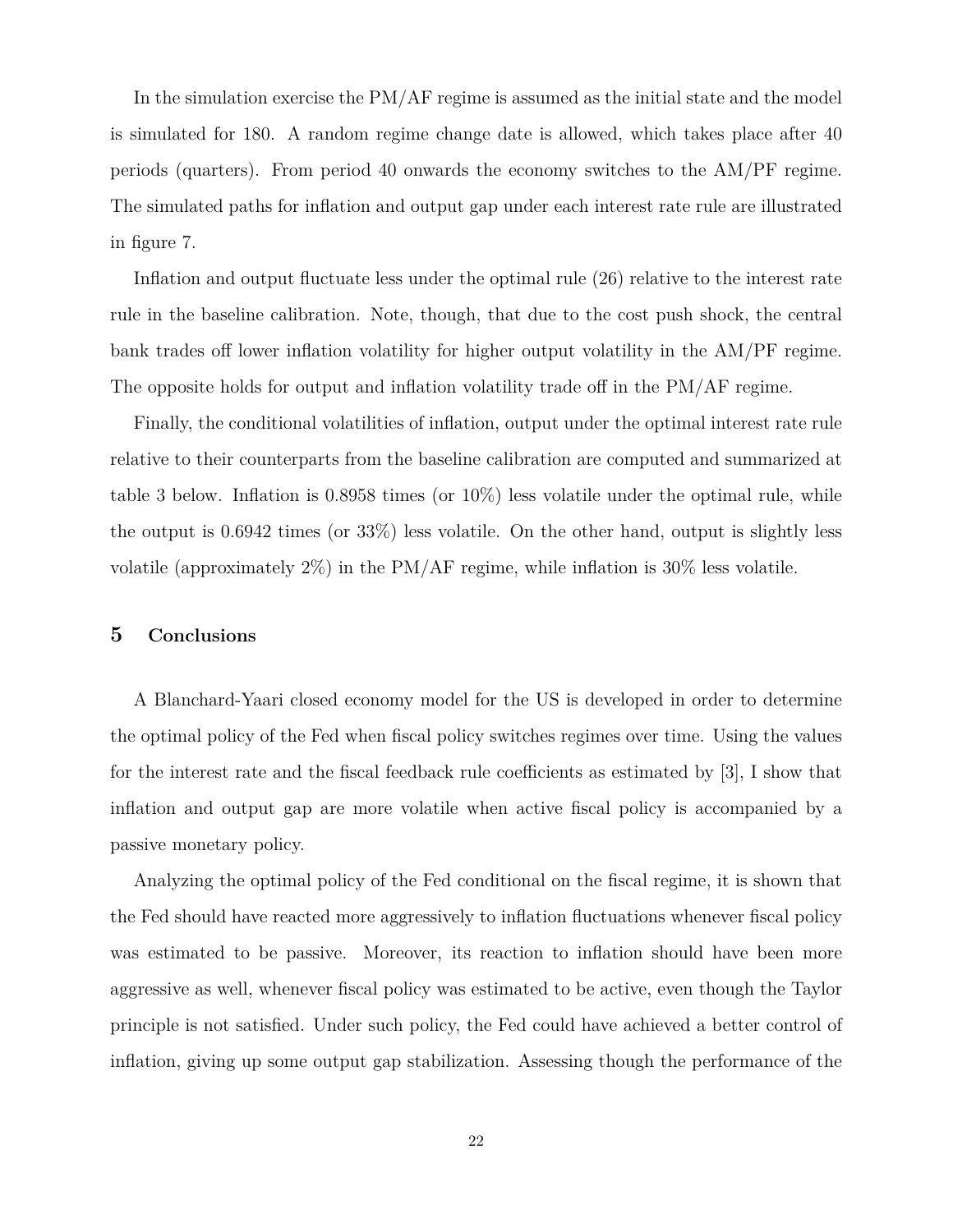optimal policy using an appropriate welfare criterion, it is shown that should the Fed had followed the underlying optimal interest rate rule, the US would be better off.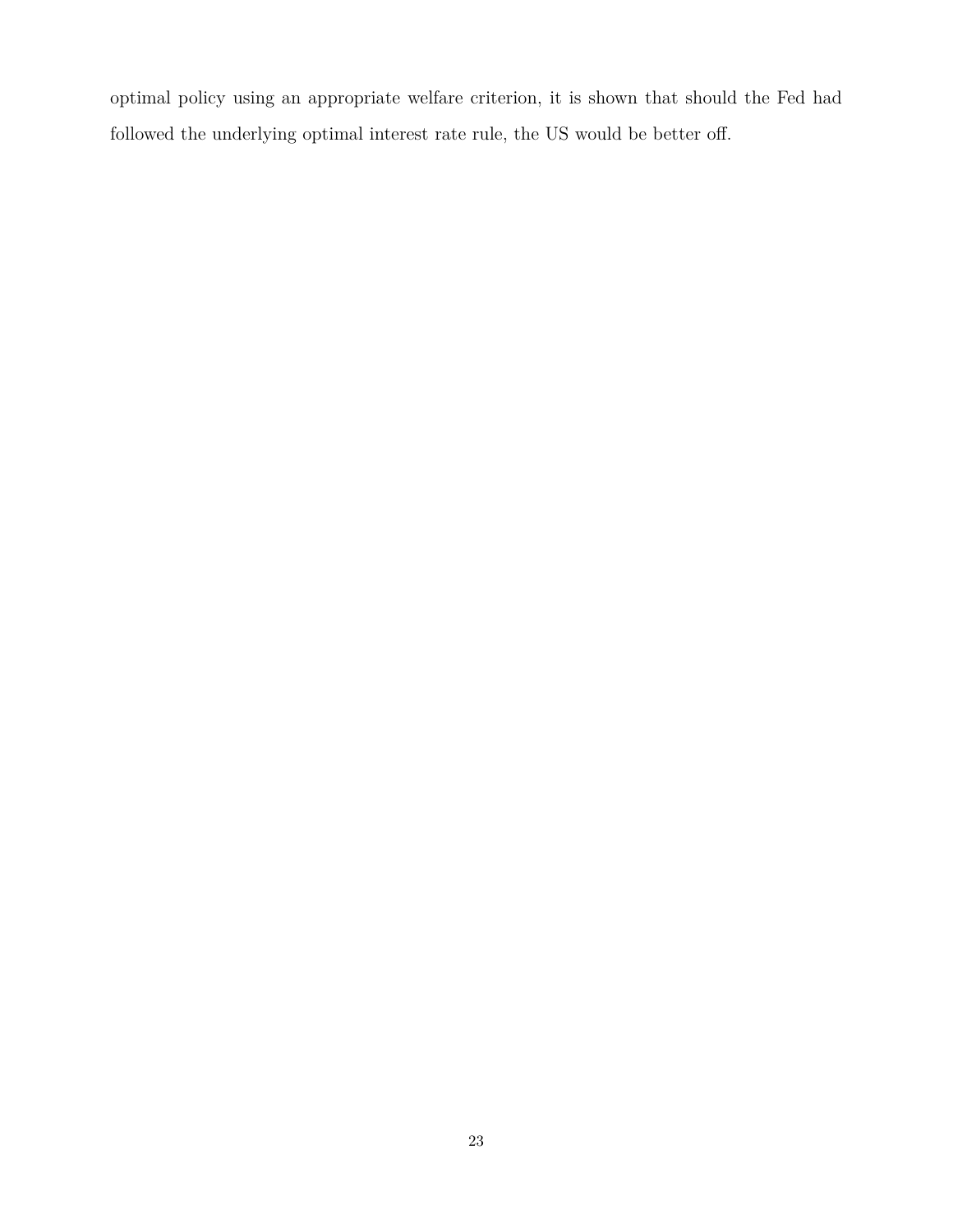# **References**

- [1] Jeffery D. Amato and Thomas Laubach. Rule-of-thumb behaviour and monetary policy. *European Economic Review*, 47(5):791 – 831, 2003.
- [2] Francesco Bianchi. Regime switches, agents' beliefs, and post-world war ii u.s. macroeconomic dynamics. Technical report, 2010.
- [3] Francesco Bianchi. Monetary/fiscal policy mix and agents' beliefs. Technical report, 2011.
- [4] Francesco Bianchi. Evolving monetary/fiscal policy mix in the united states. *American Economic Review*, 102(3):167–72, May 2012.
- [5] Andrew P. Blake and Fabrizio Zampolli. Optimal policy in markov-switching rational expectations models. *Journal of Economic Dynamics and Control*, 35(10):1626–1651, October 2011.
- [6] Guillermo A. Calvo. Staggered prices in a utility-maximizing framework. *Journal of Monetary Economics*, 12(3):383 – 398, 1983.
- [7] Troy Davig and Eric M. Leeper. Generalizing the taylor principle. *American Economic Review*, 97(3):607–635, June 2007.
- [8] Troy Davig and Eric M. Leeper. Monetary-fiscal policy interactions and fiscal stimulus. *European Economic Review*, 55(2):211–227, February 2011.
- [9] Michael B. Devereux. Fiscal deficits, debt, and monetary policy in a liquidity trap. In Luis Felipe CÃ%c spedes, Roberto Chang, and Diego Saravia, editors, *Monetary Policy under Financial Turbulence*, volume 16 of *Central Banking, Analysis, and Economic Policies Book Series*, chapter 10, pages 369–410. Central Bank of Chile, December 2011.
- [10] Roger E.A. Farmer, Daniel F. Waggoner, and Tao Zha. Minimal state variable solutions to markovswitching rational expectations models. *Journal of Economic Dynamics and Control*, 35(12):2150 – 2166, 2011.
- [11] Zheng Liu, Daniel F. Waggoner, and Tao Zha. Asymmetric expectation effects of regime shifts in monetary policy. *Review of Economic Dynamics*, 12(2):284 – 303, 2009.
- [12] Federico Ravenna and Carl E. Walsh. Welfare-based optimal monetary policy with unemployment and sticky prices: A linear-quadratic framework. *American Economic Journal: Macroeconomics*, 3(2):130– 62, April 2011.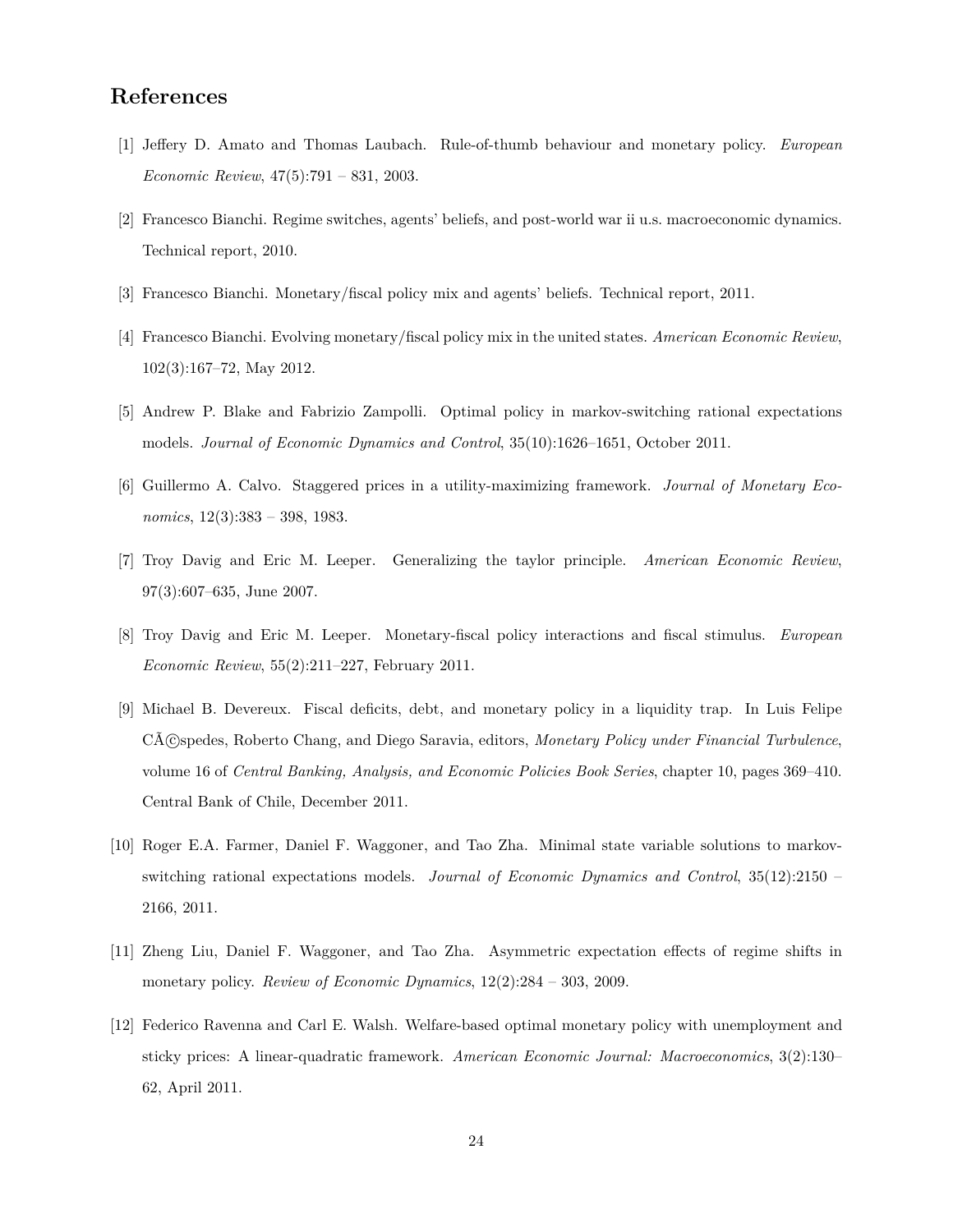- [13] Julio J. Rotemberg and Michael Woodford. An optimization-based econometric framework for the evaluation of monetary policy: Expanded version. NBER Technical Working Papers 0233, National Bureau of Economic Research, Inc, May 1998.
- [14] Glenn D. Rudebusch. Assessing nominal income rules for monetary policy with model and data uncertainty. *Economic Journal*, 112(479):402–432, April 2002.
- [15] Stephanie Schmitt-Grohe and Martin Uribe. Optimal simple and implementable monetary and fiscal rules. *Journal of Monetary Economics*, 54(6):1702–1725, September 2007.
- [16] Paul Soderlind. Solution and estimation of re macromodels with optimal policy. *European Economic Review*, 43(4-6):813–823, April 1999.
- [17] Lars E. O. Svensson and Noah Williams. Monetary policy with model uncertainty: distribution forecast targeting. Discussion Paper Series 1: Economic Studies 2005,35, Deutsche Bundesbank, Research Centre, 2005.
- [18] M. Woodford. *Interest and Prices: Foundations of a Theory of Monetary Policy*. 2003.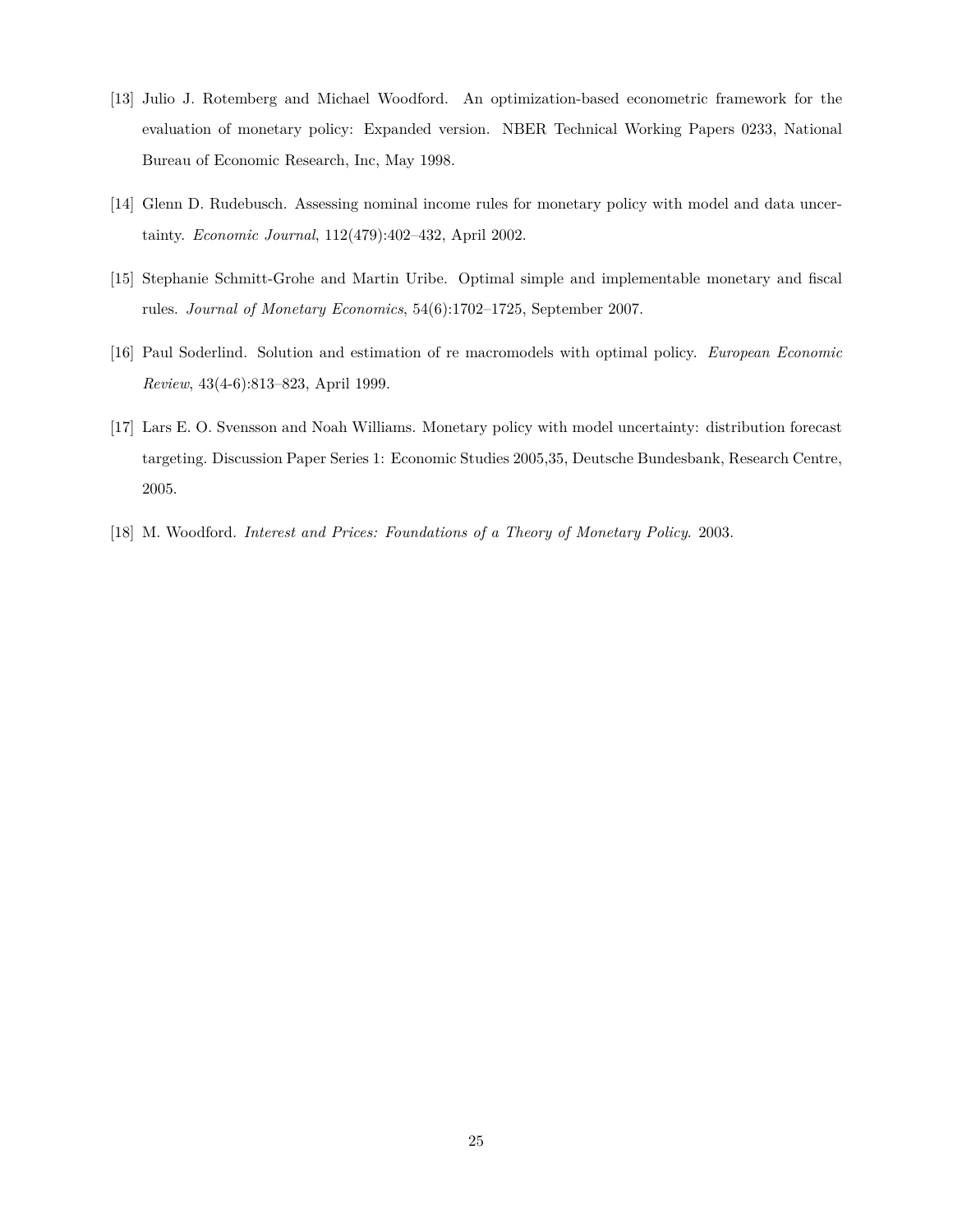|                | <b>Structural Parameters</b> |        |
|----------------|------------------------------|--------|
| β              | discount factor              | 0.999  |
| $\theta$       | elasticity of substitution   | 6      |
| $1/(1-\delta)$ | planning horizon             | 33.34  |
| $\omega$       | price stickiness             | 0.75   |
| h              | habit parameter              | 0.4961 |
|                | forwarrd looking firms       | 0.8088 |

# Table 1: Baseline calibration parameter values

# Monetary Policy Rule Coefficients

| Active: $\phi_{\pi,1} = 2.3522$  | $\phi_{x,1} = 0.1527$ | $\rho_1 = 0.8132$ |
|----------------------------------|-----------------------|-------------------|
| Passive: $\phi_{\pi,2} = 0.6244$ | $\phi_{x,2} = 0.3716$ | $\rho_2 = 0.8480$ |

# Fiscal Policy Rule Coefficients

|  | Active: $\phi_{b,1} = 0.0000 \phi_{G,1} = 0.7045 \phi_{x,1} = .0869 \rho_1 = 0.8921$  |
|--|---------------------------------------------------------------------------------------|
|  | Passive: $\phi_{b,1} = 0.0327 \phi_{G,1} = 0.7045 \phi_{x,1} = .0869 \rho_1 = 0.7306$ |

Probabilities

 $p_{AM/PF} = 0.99$   $p_{PM/AF} = 0.985$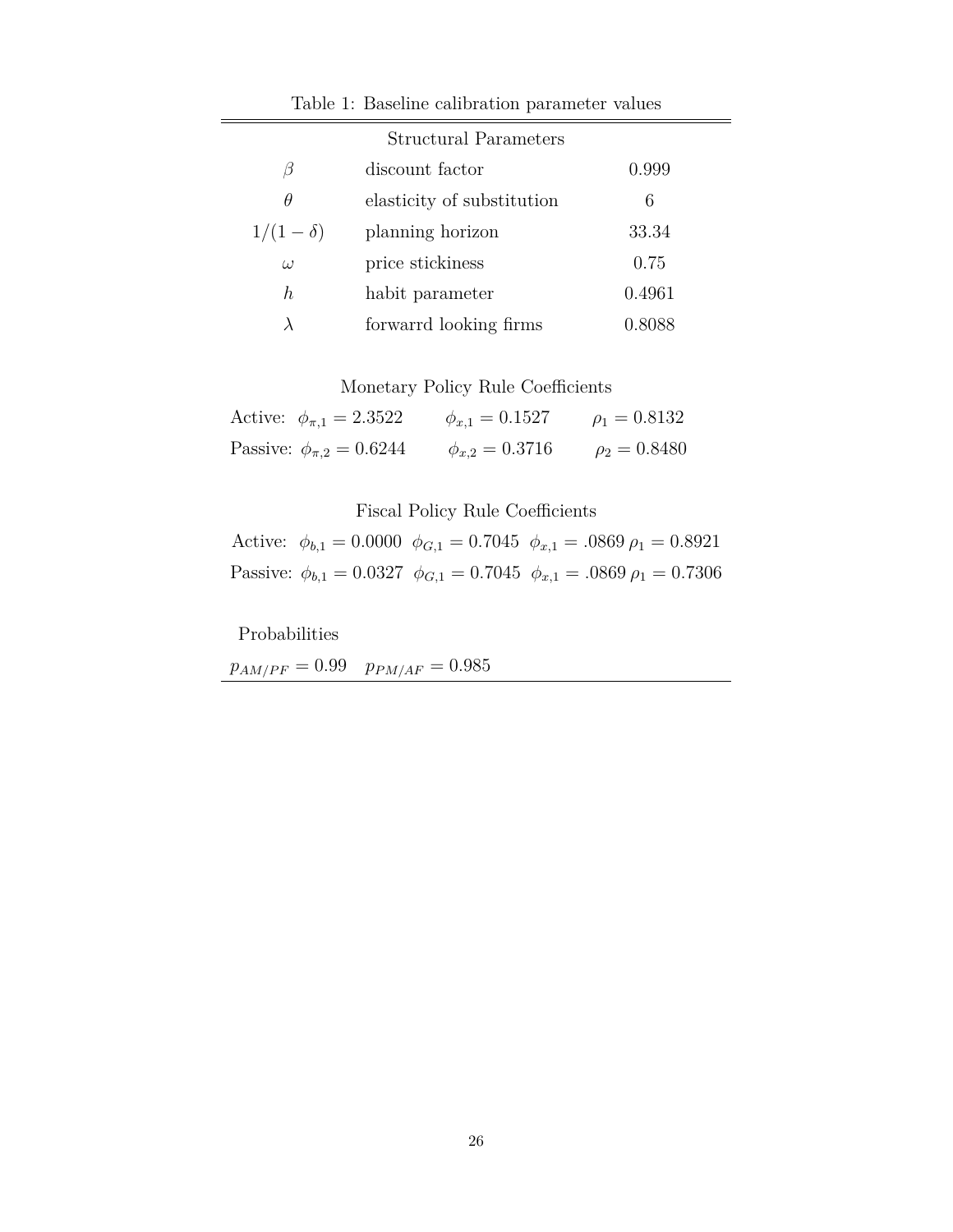Table 2: Implementable Rule

|                       | $\phi_{\pi}$ $\phi_{x}$ $\rho$ | <i>Welfare Costs</i> |
|-----------------------|--------------------------------|----------------------|
| $AMPF$ 3.53 0.07 0.88 |                                | $2 \times 10^{-8}$   |
| $PMAF$ 0.96 0.35 0.88 |                                | $3 \times 10^{-6}$   |

Table 3: Relative Volatilities

|       | Inflation Output |        |
|-------|------------------|--------|
| AM/PF | 0.8958           | 0.6942 |
| PM/AF | 0.7079           | 0.9729 |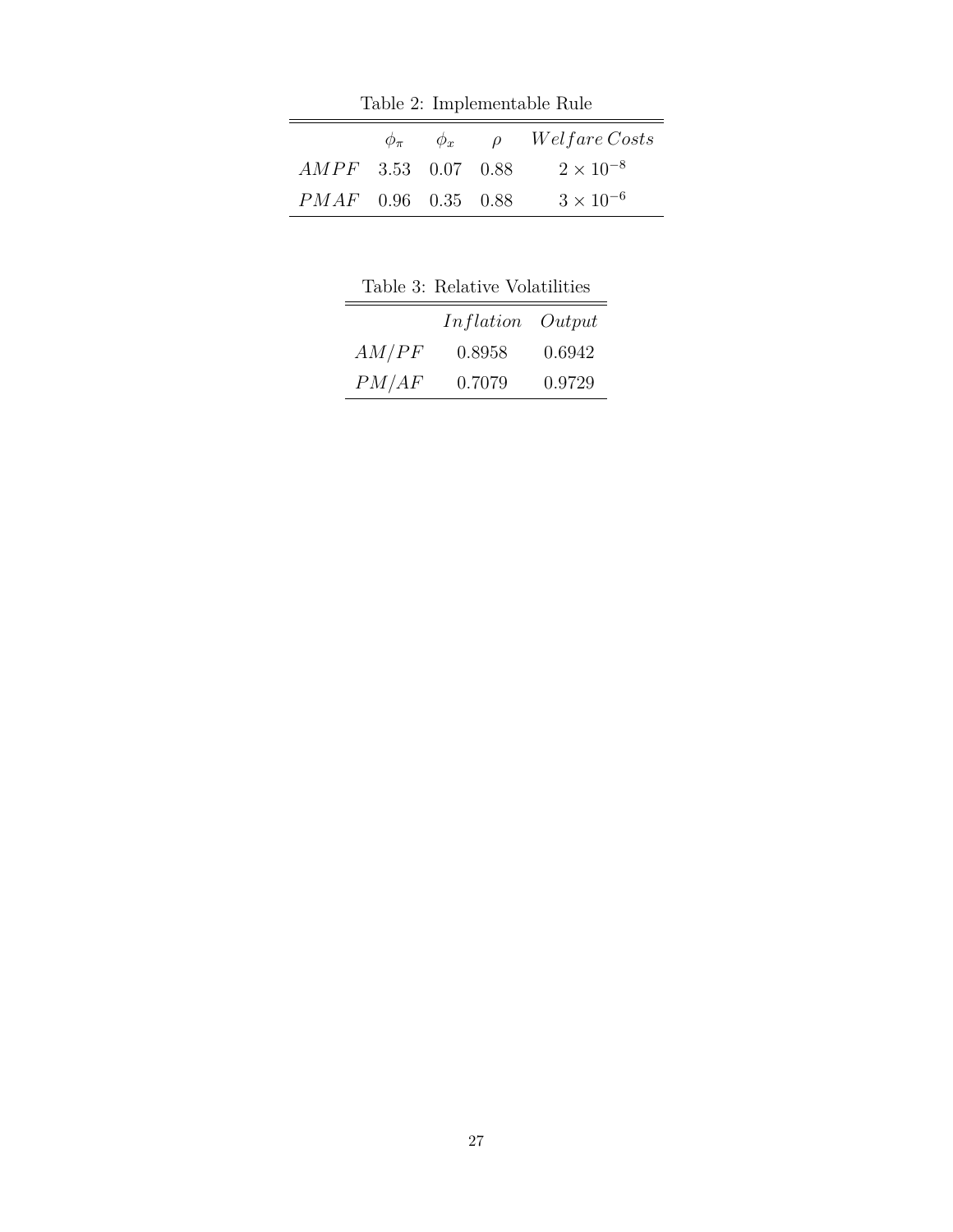

# **Figure 1 - Inflation impulse responses**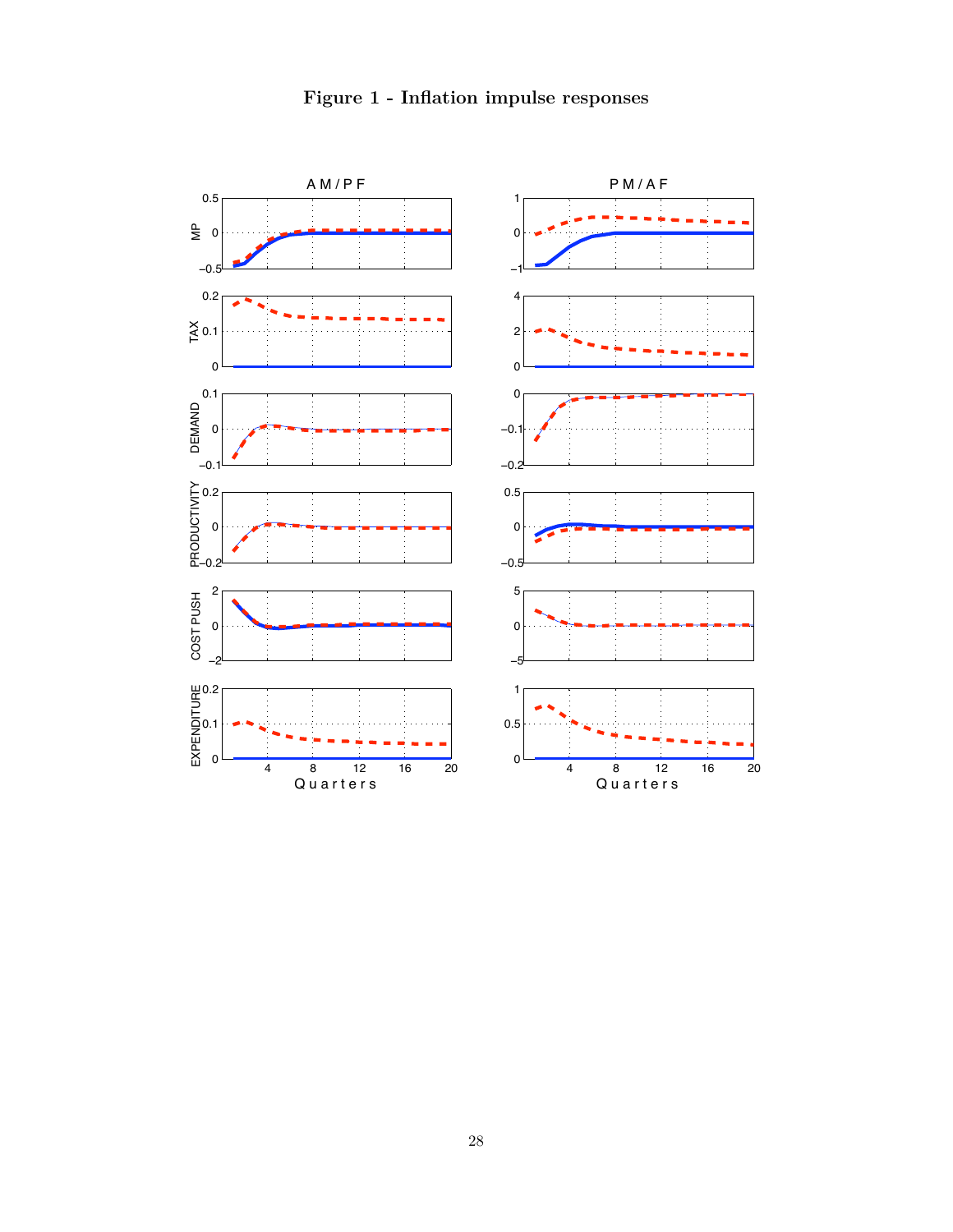![](_page_28_Figure_0.jpeg)

**Figure 2 - Output impulse responses**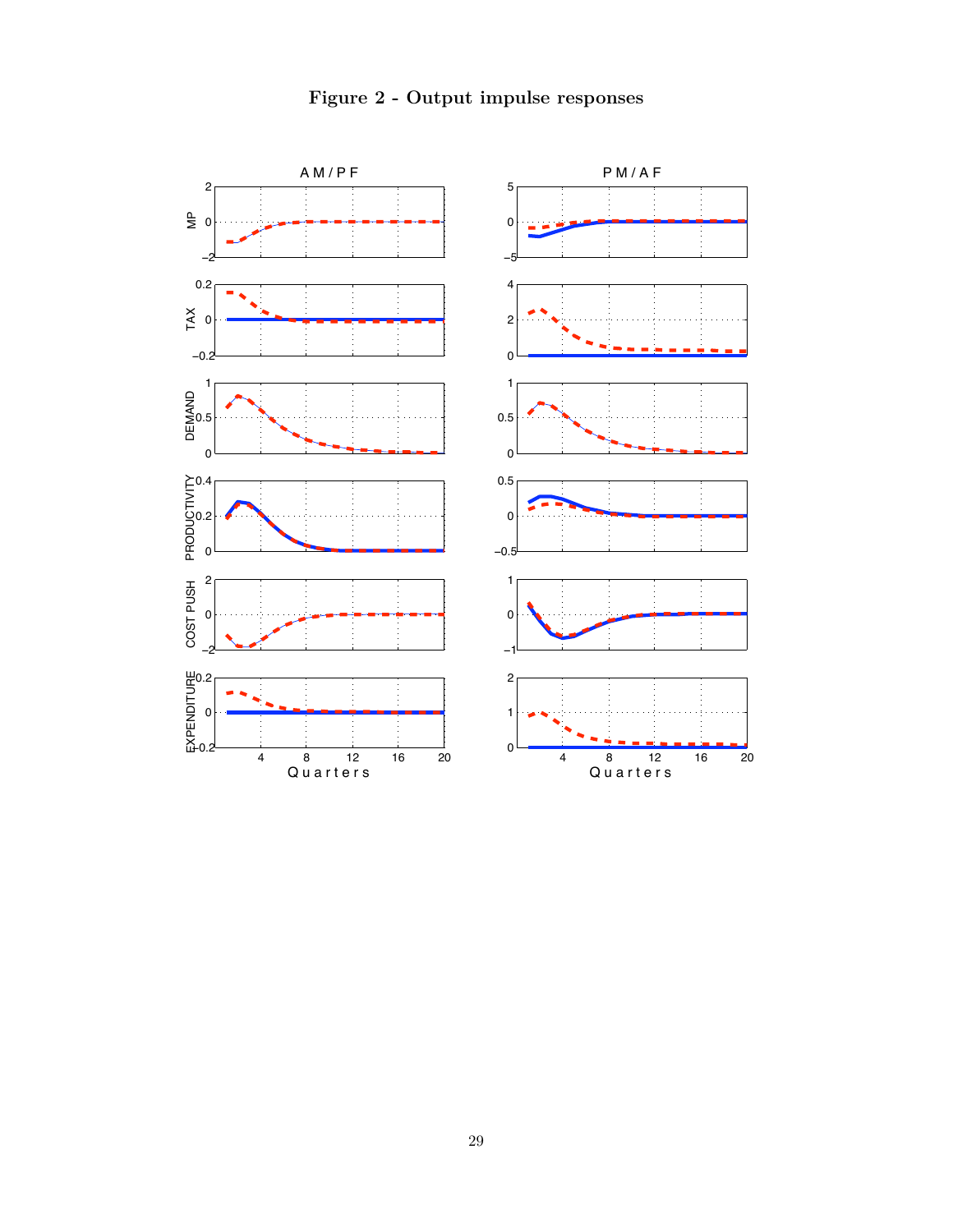![](_page_29_Figure_0.jpeg)

# **Figure 3 - Debt-to-GDP impulse responses**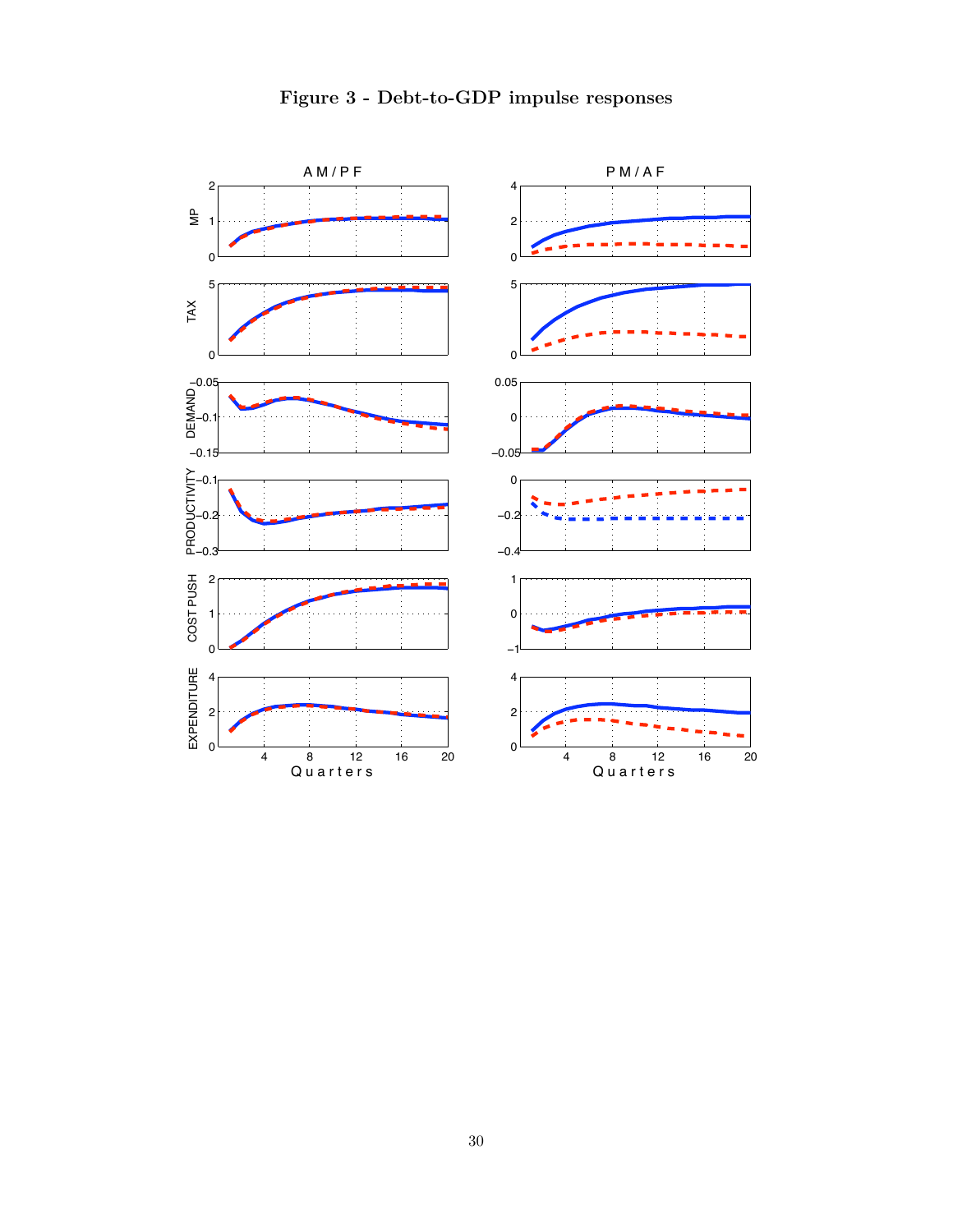![](_page_30_Figure_0.jpeg)

# **Figure 4 - Tax Revenues impulse responses**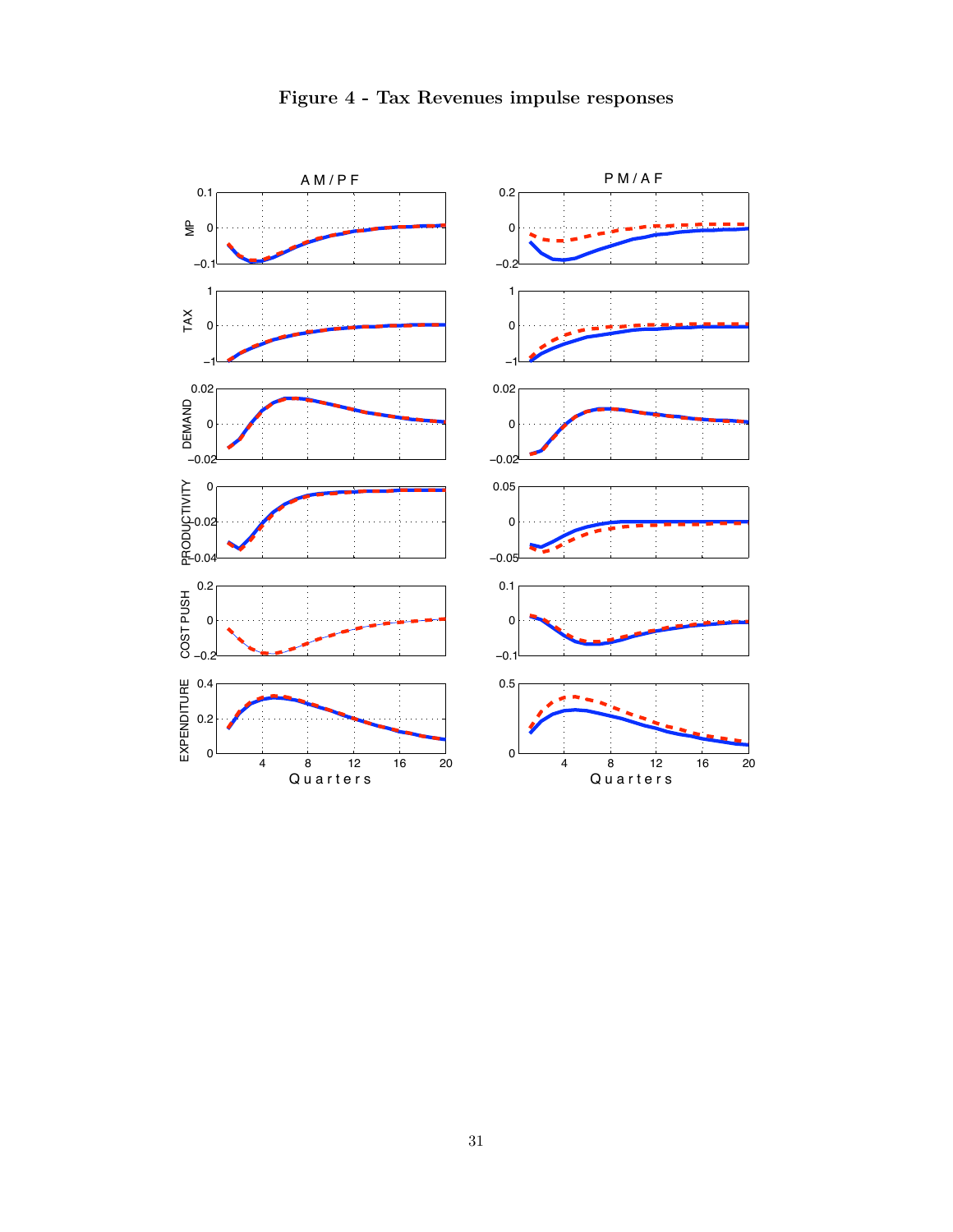![](_page_31_Figure_1.jpeg)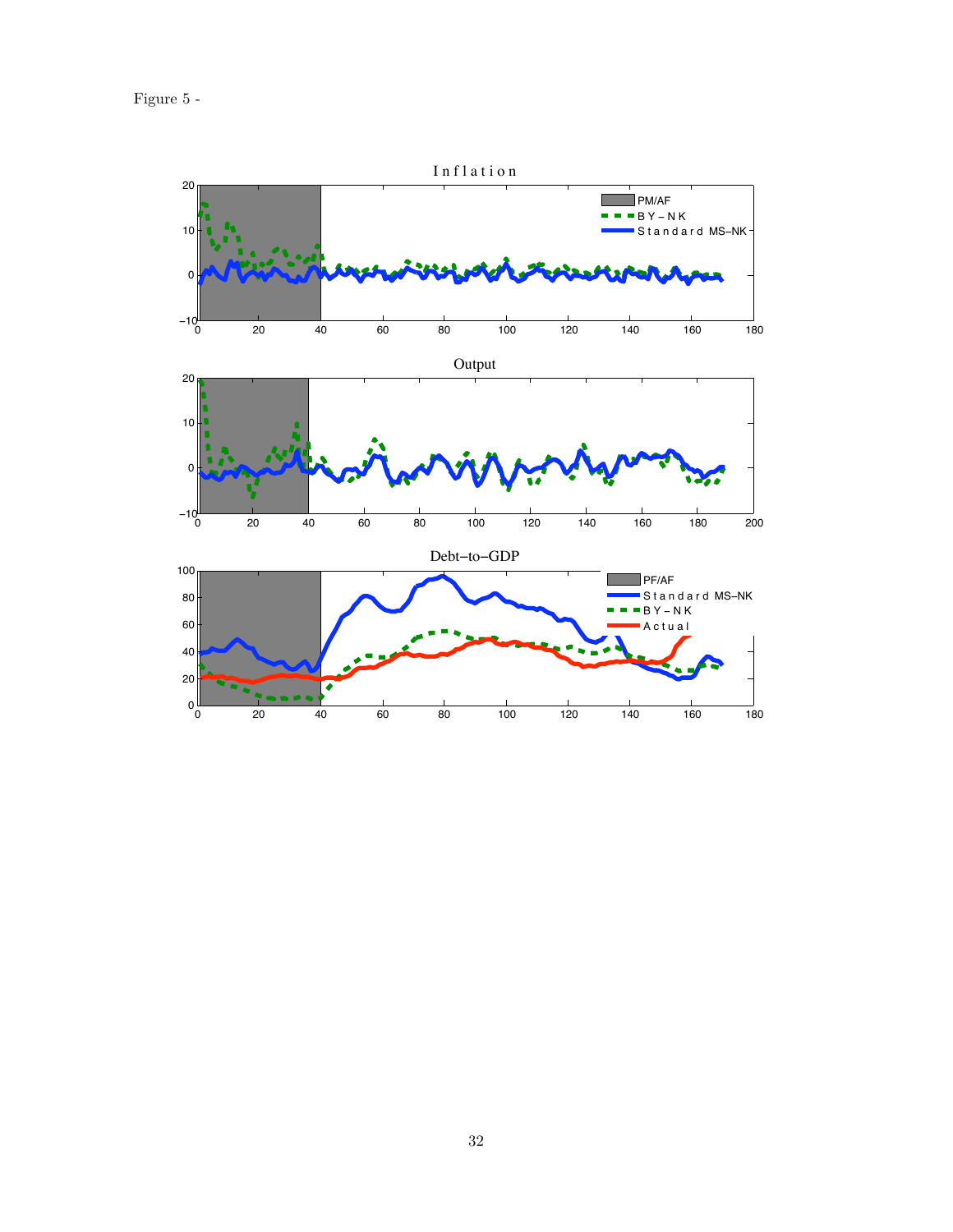# **Figure 6 - Counterfactual Exercise**

![](_page_32_Figure_1.jpeg)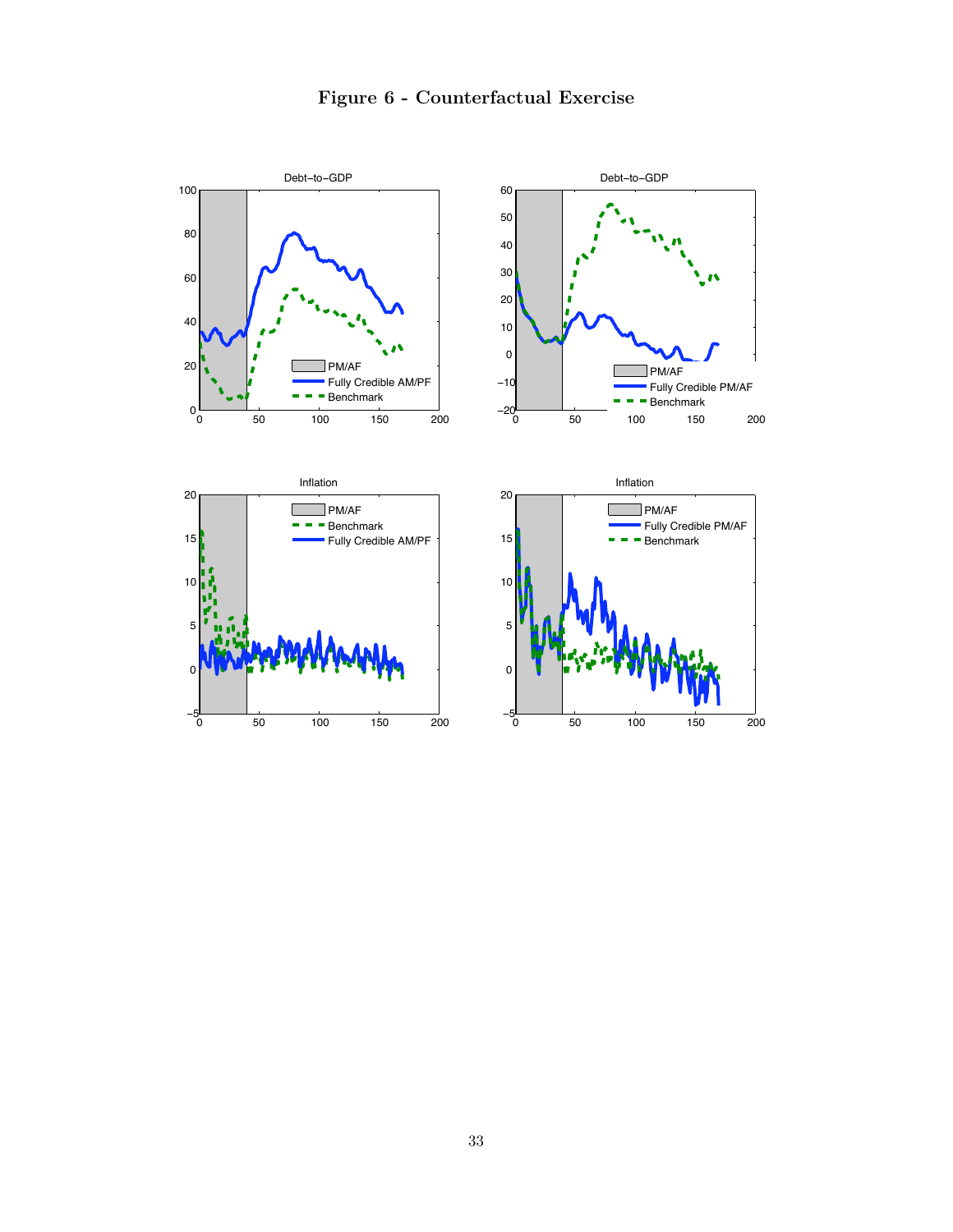![](_page_33_Figure_0.jpeg)

![](_page_33_Figure_1.jpeg)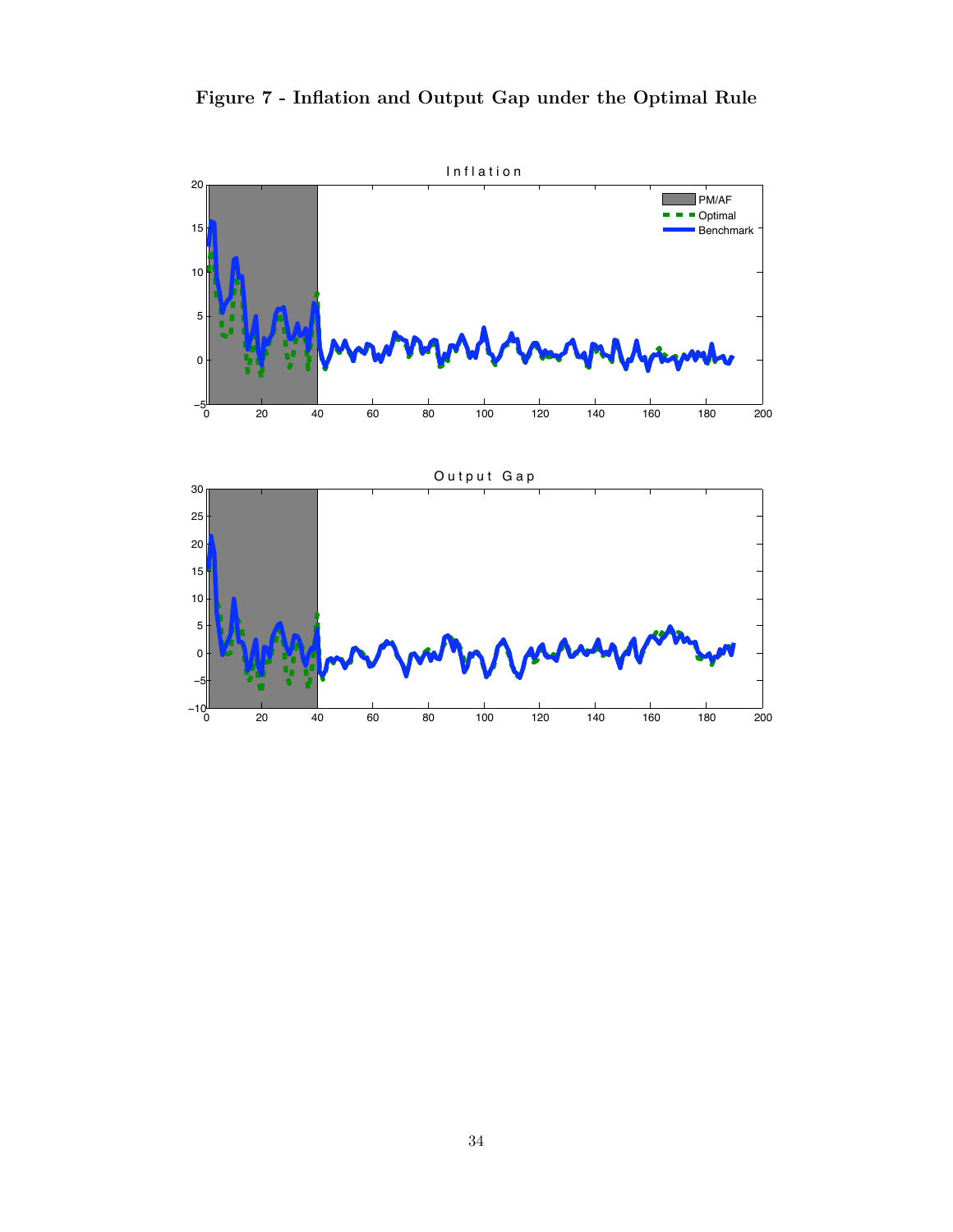### **Appendix**

#### **Derivation of the Welfare cost measure**

In order to gauge the importance of reacting optimally conditional on the regime of fiscal policy, I compute the welfare costs associated with a suboptimal interest rate rule as the one used in the baseline calibration, obtained from the estimates of [3]. Welfare costs are computed as in [12]. In particular, I compute the percent increase in steady state consumption that would make the home representative agent indifferent between the time invariant policy and the optimal regime specific home monetary policy.

Given that the economy in the MS-DSGE model can lie in either of the two regimes, I compute the costs of changes in those conditional on each regime. Such a comparison is valid given that the steady state is unique and independent of monetary and fiscal policy regime changes, each regime is determinate conditionally, and the minimum state variable solution (18) is stationary.

Let *rs* be the policy regime where the home central bank follows the regime specific optimal policy prescribed by (29). Let *ri* be the policy regime where the home central bank follows the suboptimal interest rate rule as described at table 2. Let  $\zeta^{s,ri}$  capture the welfare cost of not implementing a regime specific optimal policy, but rather the suboptimal rule and be measured as the percent increase in steady-state consumption that would make the individual indifferent between the allocation obtained under the suboptimal rule *ri* and the regime specific optimal policy *rs*. More specifically,  $\zeta^{PF,r_i}$  denotes the welfare cost when fiscal policy is passive and  $\zeta^{AC,ri}$  denotes the welfare cost when fiscal policy is active. Formally,  $\varsigma^{PF}$  and  $\varsigma^{AF}$  are defined by

$$
\frac{1}{1-\beta}\bar{U}((1+\varsigma^{s,ri})\bar{C}, \bar{L}) + W^{s,ri} + t.i.p. = \frac{1}{1-\beta}\bar{U}(\bar{C}, \bar{L}) + W^{rs} + t.i.p.
$$

with

$$
W^{s,ri} = -\frac{1}{2}\Theta\bar{C}U_C E_t \sum_{t=t_0}^{\infty} \beta^{t-t_0} X_t' R X_t
$$